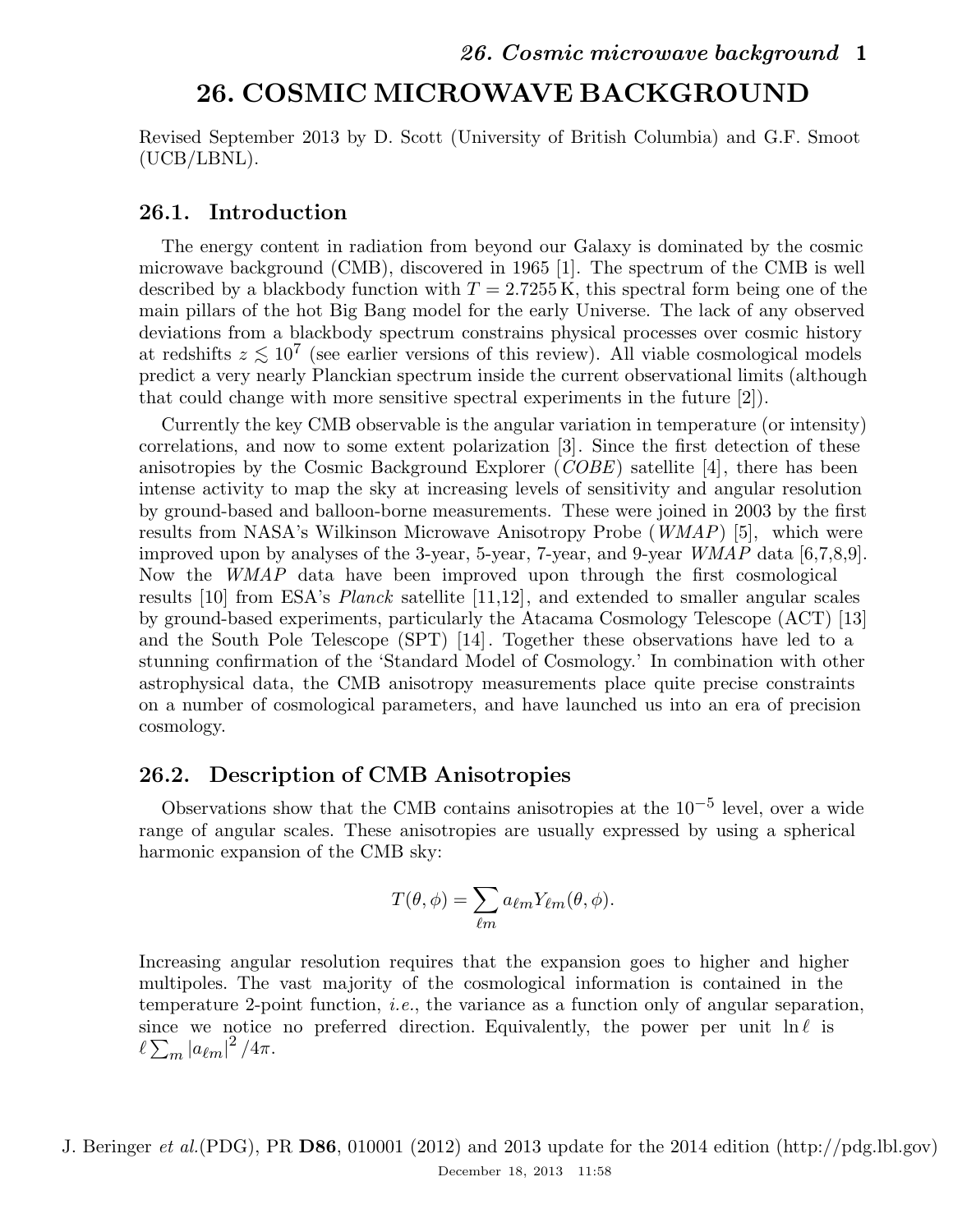### 2 26. Cosmic microwave background

#### 26.2.1. The Monopole :

The CMB has a mean temperature of  $T_{\gamma} = 2.7255 \pm 0.0006 \,\mathrm{K}$  (1 $\sigma$ ) [15], which can be considered as the monopole component of CMB maps,  $a_{00}$ . Since all mapping experiments involve difference measurements, they are insensitive to this average level. Monopole measurements can only be made with absolute temperature devices, such as the FIRAS instrument on the *COBE* satellite [16]. Such measurements of the spectrum are consistent with a blackbody distribution over more than three decades in frequency (with some recent suggestions of a possible deviation at low frequencies [17]) . A blackbody of the measured temperature corresponds to  $n_{\gamma} = (2\zeta(3)/\pi^2) T_{\gamma}^3 \simeq 411 \text{ cm}^{-3}$ and  $\rho_{\gamma} = (\pi^2/15) T_{\gamma}^4 \simeq 4.64 \times 10^{-34} \,\mathrm{g\,cm^{-3}} \simeq 0.260 \,\mathrm{eV\,cm^{-3}}.$ 

#### 26.2.2. The Dipole :

The largest anisotropy is in the  $\ell = 1$  (dipole) first spherical harmonic, with amplitude  $3.355\pm0.008$  mK [7]. The dipole is interpreted to be the result of the Doppler shift caused by the solar system motion relative to the nearly isotropic blackbody field, as broadly confirmed by measurements of the radial velocities of local galaxies (although with some debate [18]). The motion of an observer with velocity  $\beta \equiv v/c$  relative to an isotropic Planckian radiation field of temperature  $T_0$  produces a Doppler-shifted temperature pattern

$$
T(\theta) = T_0 (1 - \beta^2)^{1/2} / (1 - \beta \cos \theta)
$$
  
\n
$$
\simeq T_0 \left( 1 + \beta \cos \theta + \left( \beta^2 / 2 \right) \cos 2\theta + O \left( \beta^3 \right) \right).
$$

At every point in the sky, one observes a blackbody spectrum, with temperature  $T(\theta)$ . The spectrum of the dipole has been confirmed to be the differential of a blackbody spectrum [19]. At higher order there are additional effects arising from aberration and from modulation of the anisotropy pattern, which have also been observed [20].

The implied velocity for the solar system barycenter is  $v = 369.0 \pm 0.9 \,\mathrm{km \, s}^{-1}$ , assuming a value  $T_0 = T_\gamma$ , towards  $(l, b) = (263.99^\circ \pm 0.14^\circ, 48.26^\circ \pm 0.03^\circ)$  [7,21]. Such a solar system motion implies a velocity for the Galaxy and the Local Group of galaxies relative to the CMB. The derived value is  $v_{\text{LG}} = 627 \pm 22 \text{ km s}^{-1}$  towards  $(l, b) = (276° \pm 3°, 30° \pm 3°)$ , where most of the error comes from uncertainty in the velocity of the solar system relative to the Local Group.

The dipole is a frame-dependent quantity, and one can thus determine the 'absolute rest frame' as that in which the CMB dipole would be zero. Our velocity relative to the Local Group, as well as the velocity of the Earth around the Sun, and any velocity of the receiver relative to the Earth, is normally removed for the purposes of CMB anisotropy study. The dipole is now routinely used as a primary calibrator for mapping experiments, either via the time-varying orbital dipole of the Earth, or through the cosmological dipole measured by satellite experiments.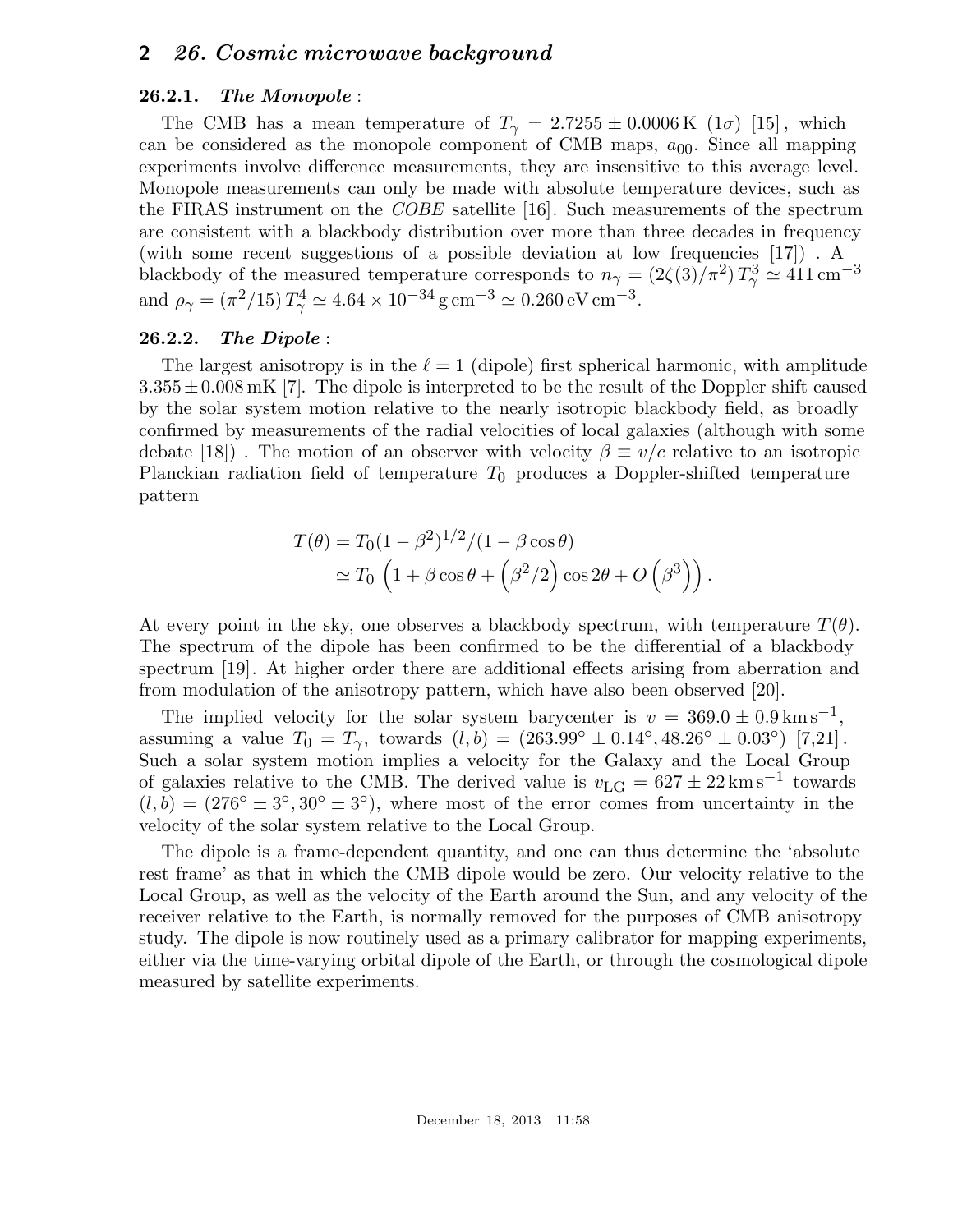#### 26.2.3. Higher-Order Multipoles :

The variations in the CMB temperature maps at higher multipoles  $(\ell \geq 2)$  are interpreted as being mostly the result of perturbations in the density of the early Universe, manifesting themselves at the epoch of the last scattering of the CMB photons. In the hot Big Bang picture, the expansion of the Universe cools the plasma so that by a redshift  $z \approx 1100$  (with little dependence on the details of the model), the hydrogen and helium nuclei can bind electrons into neutral atoms, a process usually referred to as recombination [22]. Before this epoch, the CMB photons were tightly coupled to the baryons, while afterwards they could freely stream towards us. By measuring the  $a_{\ell m}$ s we are thus learning directly about physical conditions in the early Universe.

A statistically isotropic sky means that all ms are equivalent, i.e., there is no preferred axis, so that the temperature correlation function between two positions on the sky depends only on angular separation and not orientation. Together with the assumption of Gaussian statistics (i.e. no correlations between the modes), the variance of the temperature field (or equivalently the power spectrum in  $\ell$ ) then fully characterizes the anisotropies. The power summed over all ms at each  $\ell$  is  $(2\ell+1)C_{\ell}/(4\pi)$ , where  $C_{\ell} \equiv \langle |a_{\ell m}|^2 \rangle$ . Thus averages of  $a_{\ell m}$ s over m can be used as estimators of the  $C_{\ell}$ s to constrain their expectation values, which are the quantities predicted by a theoretical model. For an idealized full-sky observation, the variance of each measured  $C_{\ell}$  (*i.e.*, the variance of the variance) is  $[2/(2\ell+1)]C_{\ell}^2$  $\ell^2$ . This sampling uncertainty (known as 'cosmic variance') comes about because each  $C_{\ell}$  is  $\chi^2$  distributed with  $(2\ell+1)$  degrees of freedom for our observable volume of the Universe. For fractional sky coverage,  $f_{\rm sky}$ , this variance is increased by  $1/f_{\rm sky}$  and the modes become partially correlated.

It is important to understand that theories predict the expectation value of the power spectrum, whereas our sky is a single realization. Hence the cosmic variance is an unavoidable source of uncertainty when constraining models; it dominates the scatter at lower  $\ell$ s, while the effects of instrumental noise and resolution dominate at higher  $\ell$ s [23].

Theoretical models generally predict that the  $a_{\ell m}$  modes are Gaussian random fields to high precision, matching the empirical tests, e.g., standard slow-roll inflation's non-Gaussian contribution is expected to be at least an order of magnitude below current observational limits [24]. Although non-Gaussianity of various forms is possible in early Universe models, tests show that Gaussianity is an extremely good simplifying approximation [25]. The only current indications of any non-Gaussianity or statistical anisotropy are some relatively weak signatures at large scales, seen in both WMAP [26] and Planck data [27], but not of high enough significance to reject the simplifying assumption. Nevertheless, models which deviate from the inflationary slow-roll conditions can have measurable non-Gaussian signatures. So while the current observational limits make the power spectrum the dominant probe of cosmology, it is worth noting that higher-order correlations are beginning to be a tool for constraining otherwise viable theories.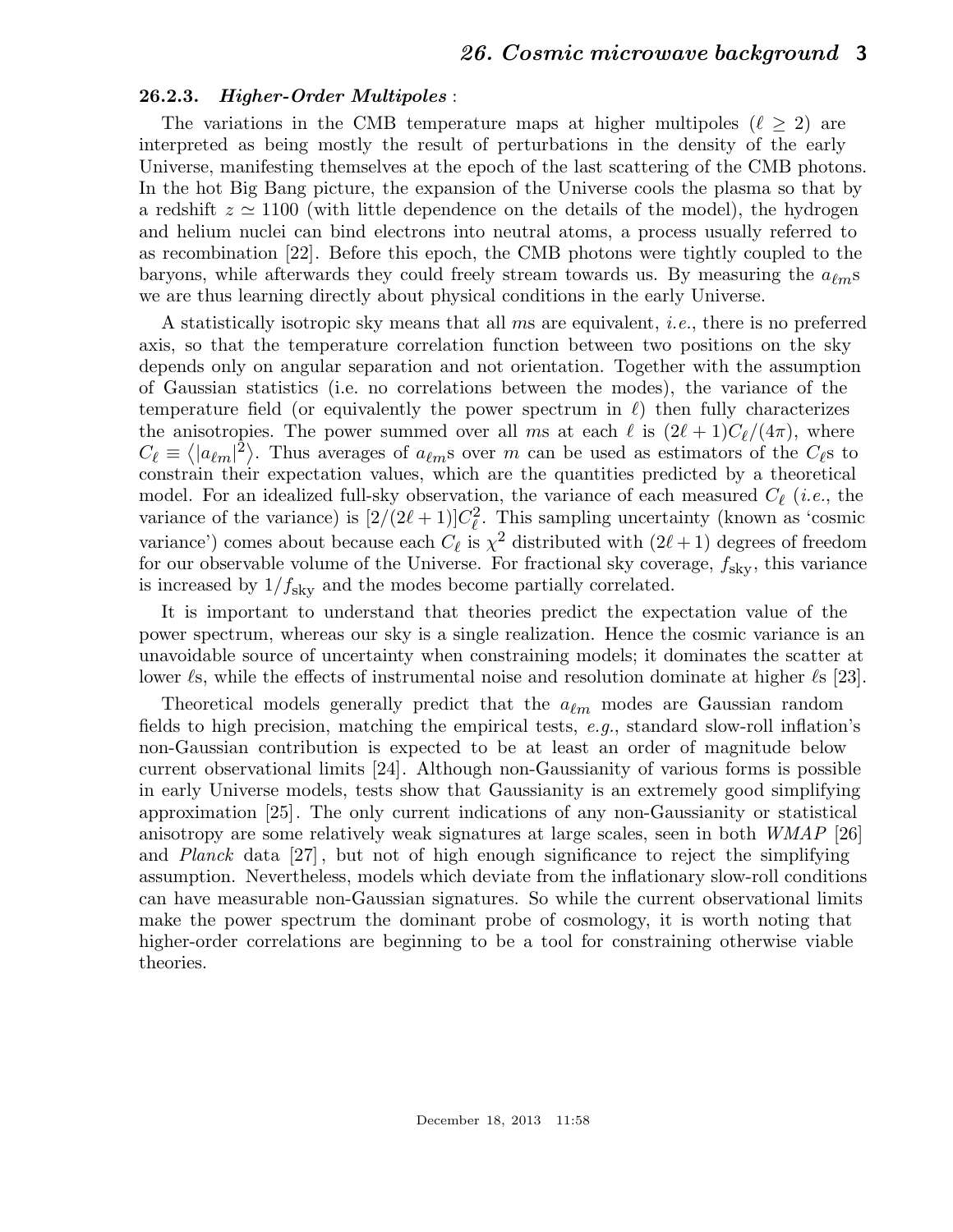### 26.2.4. Angular Resolution and Binning :

There is no one-to-one conversion between multipole  $\ell$  and the angle subtended by a particular spatial scale projected onto the sky. However, a single spherical harmonic  $Y_{\ell m}$ corresponds to angular variations of  $\theta \sim \pi/\ell$ . CMB maps contain anisotropy information from the size of the map (or in practice some fraction of that size) down to the beam-size of the instrument,  $\sigma$  (the standard deviation of the beam, in radians). One can think of the effect of a Gaussian beam as rolling off the power spectrum with the function  $e^{-\ell(\ell+1)\sigma^2}$ .

For less than full sky coverage, the  $\ell$  modes become correlated. Hence, experimental results are usually quoted as a series of 'band powers,' defined as estimators of  $\ell(\ell+1)C_{\ell}/2\pi$  over different ranges of  $\ell$ . Because of the strong foreground signals in the Galactic Plane, even 'all-sky' surveys, such as *WMAP* and *Planck* involve a cut sky. The amount of binning required to obtain uncorrelated estimates of power also depends on the map size.

## 26.3. Cosmological Parameters

The current 'Standard Model' of cosmology contains around 10 free parameters (see The Cosmological Parameters—Sec. 23 of this Review). The basic framework is the Friedmann-Robertson-Walker (FRW) metric  $(i.e., a$  universe that is approximately homogeneous and isotropic on large scales), with density perturbations laid down at early times and evolving into today's structures (see Big-Bang cosmology—Sec. 21 of this Review). The most general possible set of density variations is a linear combination of an adiabatic density perturbation and some isocurvature perturbations. Adiabatic means that there is no change to the entropy per particle for each species, *i.e.*,  $\delta \rho / \rho$  for matter is  $\left(\frac{3}{4}\right)\delta\rho/\rho$  for radiation. Isocurvature means that the set of individual density perturbations adds to zero, for example, matter perturbations compensate radiation perturbations so that the total energy density remains unperturbed, *i.e.*,  $\delta \rho$  for matter is  $-\delta\rho$  for radiation. These different modes give rise to distinct (temporal) phases during growth, with those of the adiabatic scenario looking exactly like the data. Models that generate mainly isocurvature type perturbations (such as most topological defect scenarios) are no longer considered to be viable. However, an admixture of the adiabatic mode with up to about 4% isocurvature contribution (depending on details of the mode) is still allowed [28].

Within the adiabatic family of models, there is, in principle, a free function describing the variation of comoving curvature perturbations,  $\mathcal{R}(\mathbf{x}, t)$ . The great virtue of  $\mathcal{R}$  is that it is constant in time for a purely adiabatic perturbation. There are physical reasons to anticipate that the variance of these perturbations will be described well by a power law in scale, *i.e.*, in Fourier space  $\langle |\mathcal{R}|^2_k \rangle \propto k^{n-4}$ , where k is wavenumber and n is the usual definition of spectral index. So-called 'scale-invariant' initial conditions (meaning gravitational potential fluctuations that are independent of k) correspond to  $n = 1$ . In inflationary models [29], perturbations are generated by quantum fluctuations, which are set by the energy scale of inflation, together with the slope and higher derivatives of the inflationary potential. One generally expects that the Taylor series expansion of  $\ln R_k(\ln k)$  has terms of steadily decreasing size. For the simplest models, there are thus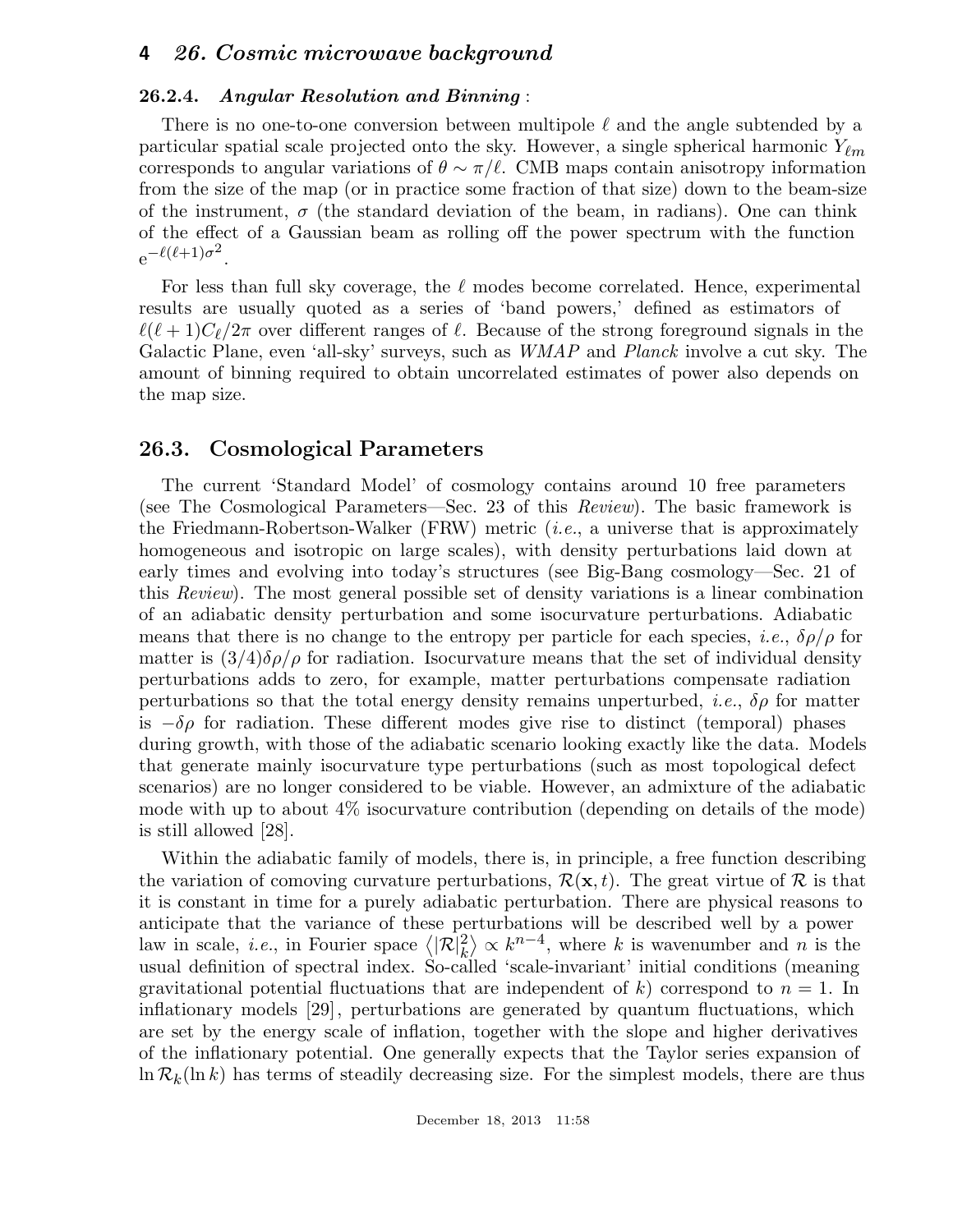### 26. Cosmic microwave background 5

two parameters describing the initial conditions for density perturbations: the amplitude and slope of the power spectrum. These can be explicitly defined, for example, through:

$$
\Delta_{\mathcal{R}}^2 \equiv (k^3/2\pi^2) \left\langle |\mathcal{R}|_k^2 \right\rangle \simeq A \left( k/k_0 \right)^{n-1},
$$

with  $A \equiv \Delta_{\mathcal{R}}^2(k_0)$  and  $k_0 = 0.05 \,\mathrm{Mpc}^{-1}$ , say. There are many other equally valid definitions of the amplitude parameter (see also Sec. 21 and Sec. 23 of this Review), and we caution that the relationships between some of them can be cosmology-dependent. In 'slow roll' inflationary models, this normalization is proportional to the combination  $V^3/(V')^2$ , for the inflationary potential  $V(\phi)$ . The slope n also involves V'', and so the combination of A and n can constrain potentials.

Inflation generates tensor (gravitational wave) modes, as well as scalar (density perturbation) modes. This fact introduces another parameter, measuring the amplitude of a possible tensor component, or equivalently the ratio of the tensor to scalar contributions. The tensor amplitude is  $A_t \propto V$ , and thus one expects a larger gravitational wave contribution in models where inflation happens at higher energies. The tensor power spectrum also has a slope, often denoted  $n_t$ , but since this seems unlikely to be measured in the near future, it is sufficient for now to focus only on the amplitude of the gravitational wave component. It is most common to define the tensor contribution through  $r$ , the ratio of tensor to scalar perturbation spectra at some small value of k (although sometimes it is defined in terms of the ratio of contributions at  $\ell = 2$ ). Different inflationary potentials will lead to different predictions, e.g., for  $\lambda \phi^4$ inflation with 50 e-folds,  $r = 0.32$ , and for  $m^2\phi^2$  inflation  $r = 0.16$ , while other models can have arbitrarily small values of r. In any case, whatever the specific definition, and whether they come from inflation or something else, the 'initial conditions' give rise to a minimum of three parameters:  $A$ ,  $n$ , and  $r$ .

The background cosmology requires an expansion parameter (the Hubble Constant,  $H_0$ , often represented through  $H_0 = 100 h \text{ km s}^{-1} \text{Mpc}^{-1}$ ) and several parameters to describe the matter and energy content of the Universe. These are usually given in terms of the critical density, *i.e.*, for species 'x,'  $\Omega_x \equiv \rho_x/\rho_{\rm crit}$ , where  $\rho_{\rm crit} \equiv 3H_0^2/8\pi G$ . Since physical densities  $\rho_x \propto \Omega_x h^2 \equiv \omega_x$  are what govern the physics of the CMB anisotropies, it is these  $\omega s$  that are best constrained by CMB data. In particular CMB, observations constrain  $\Omega_{\rm b}h^2$  for baryons and  $\Omega_{\rm c}h^2$  for cold dark matter (with  $\rho_{\rm m} = \rho_{\rm c} + \rho_{\rm b}$  for the sum).

The contribution of a cosmological constant  $\Lambda$  (or other form of dark energy) is usually included via a parameter that quantifies the curvature,  $\Omega_K \equiv 1 - \Omega_{tot}$ , where  $\Omega_{\text{tot}} = \Omega_{\text{m}} + \Omega_{\Lambda}$ . The radiation content, while in principle a free parameter, is precisely enough determined by the measurement of  $T_{\gamma}$ , and makes a < 10<sup>-4</sup> contribution to  $\Omega_{\text{tot}}$ today.

Astrophysical processes at relatively low redshift can also affect the  $C_{\ell}$ s, a particularly significant effect coming through reionization. The Universe became reionized at some redshift  $z_i$ , long after recombination, affecting the CMB through the integrated Thomson scattering optical depth:

$$
\tau = \int_0^{z_{\rm i}} \sigma_{\rm T} n_{\rm e}(z) \frac{dt}{dz} dz,
$$

December 18, 2013 11:58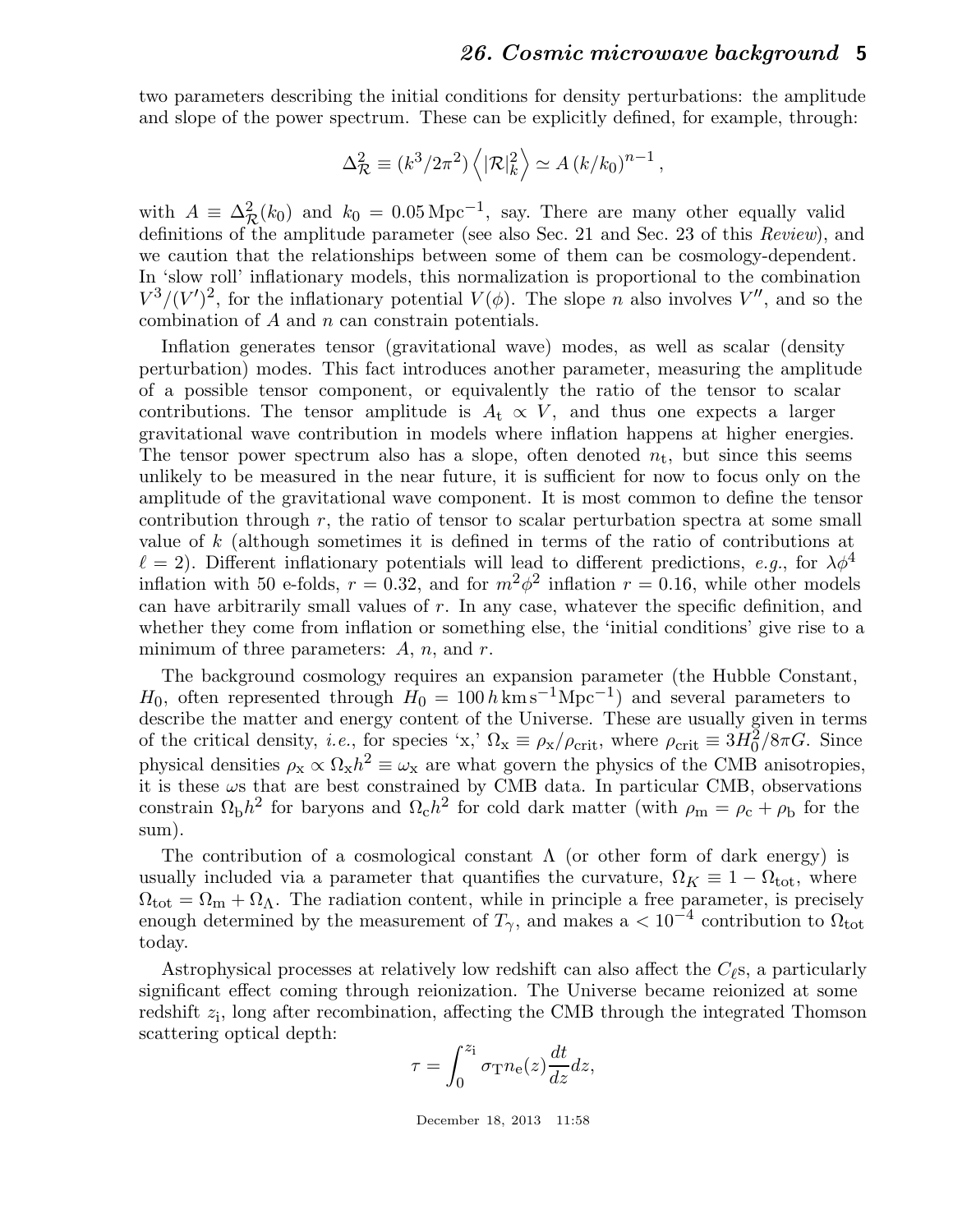

Figure 26.1: Theoretical CMB anisotropy power spectrum, using a standard  $\Lambda$ CDM model from CAMB. The x-axis is logarithmic here. The regions, each covering roughly a decade in  $\ell$ , are labeled as in the text: the ISW rise; Sachs-Wolfe plateau; acoustic peaks; and damping tail. Also shown is the shape of the tensor (gravitational wave) contribution, with an arbitrary normalization.

where  $\sigma_T$  is the Thomson cross-section,  $n_e(z)$  is the number density of free electrons (which depends on astrophysics), and  $dt/dz$  is fixed by the background cosmology. In principle,  $\tau$  can be determined from the small-scale matter power spectrum, together with the physics of structure formation and radiative feedback processes. However, this is a sufficiently intricate calculation that in practice  $\tau$  needs to be considered as a free parameter.

Thus, we have eight basic cosmological parameters: A, n, r, h,  $\Omega_{\rm b}h^2$ ,  $\Omega_{\rm c}h^2$ ,  $\Omega_{\rm tot}$ , and  $\tau$ . One can add additional parameters to this list, particularly when using the CMB in combination with other data sets. The next most relevant ones might be:  $\Omega_{\nu}h^2$ , the massive neutrino contribution;  $w \equiv p/\rho$ , the equation of state parameter for the dark energy; and  $dn/d \ln k$ , measuring deviations from a constant spectral index. To these 11 one could of course add further parameters describing additional physics, such as details of the reionization process, features in the initial power spectrum, a sub-dominant contribution of isocurvature modes, etc.

As well as these underlying parameters, there are other (dependent) quantities that can be obtained from them. Such derived parameters include the actual  $\Omega$ s of the various components (e.g.,  $\Omega_{\rm m}$ ), the variance of density perturbations at particular scales  $(e.g., \sigma_8)$ , the angular scale of the sound horizon  $(\theta_*)$ , the age of the Universe today  $(t_0)$ , the age of the Universe at recombination, reionization, etc.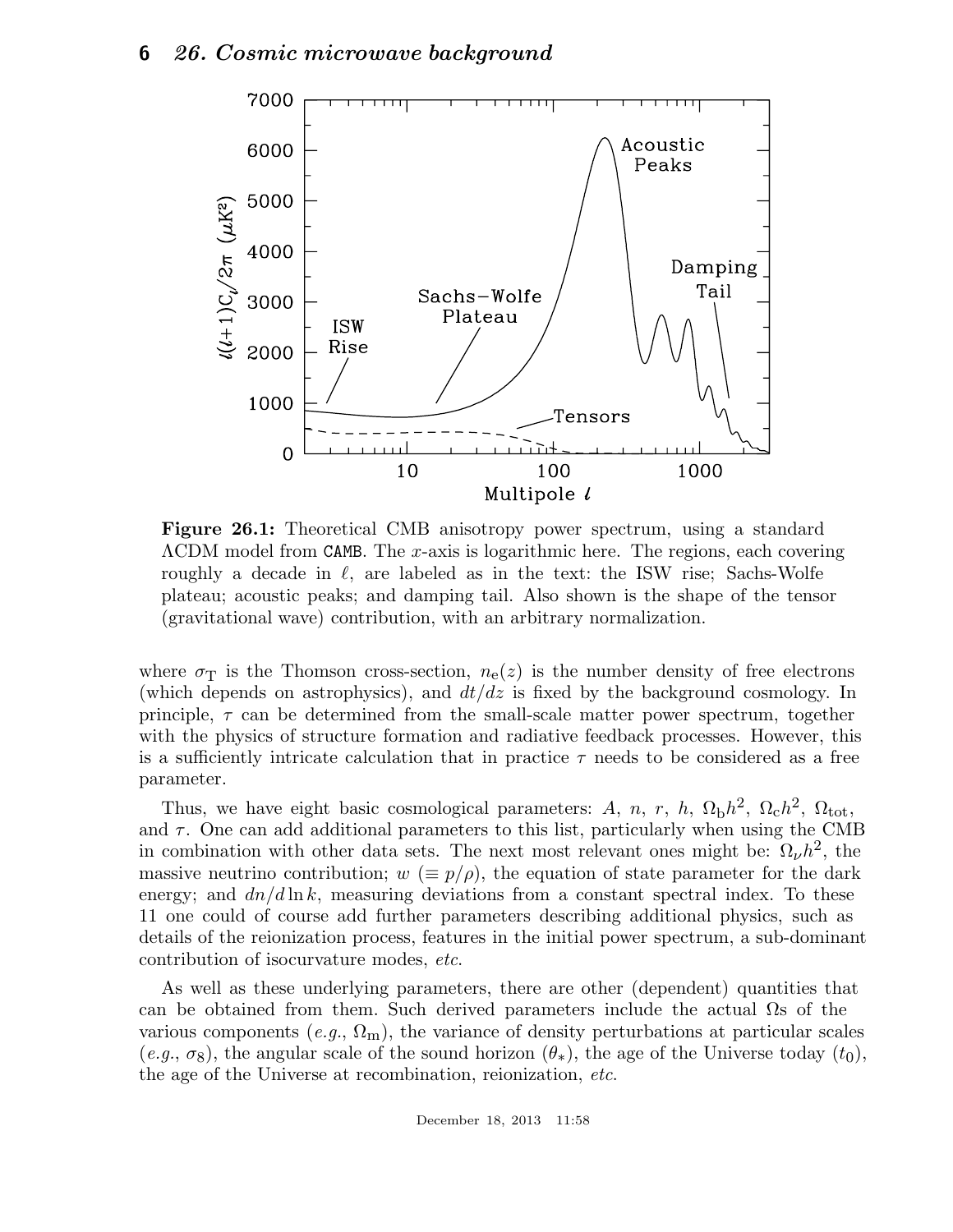## 26.4. Physics of Anisotropies

The cosmological parameters affect the anisotropies through the well understood physics of the evolution of linear perturbations within a background FRW cosmology. There are very effective, fast, and publicly available software codes for computing the CMB anisotropy, polarization, and matter power spectra, e.g., CMBFAST [30] and CAMB [31]. These have been tested over a wide range of cosmological parameters and are considered to be accurate to much better than the  $1\%$  level [32], so that numerical errors are less than 10% of the parameter uncertainties for *Planck* [10].

A description of the physics underlying the  $C_{\ell}$ s can be separated into four main regions (the first two combined below), as shown in Fig. 26.1.

# $26.4.1.$  The ISW rise,  $\ell \lesssim 10,$  and Sachs-Wolfe plateau,  $10 \lesssim \ell \lesssim 100$  :

The horizon scale (or more precisely, the angle subtended by the Hubble radius) at last scattering corresponds to  $\ell \simeq 100$ . Anisotropies at larger scales have not evolved significantly, and hence directly reflect the 'initial conditions.' Temperature variations are  $\delta T/T = -(1/5)\mathcal{R}(\mathbf{x}_{\text{LSS}}) \simeq (1/3)\delta\phi/c^2$ , where  $\delta\phi$  is the perturbation to the gravitational potential, evaluated on the last scattering surface (LSS). This is a result of the combination of gravitational redshift and intrinsic temperature fluctuations, and is usually referred to as the Sachs-Wolfe effect [33].

Assuming that a nearly scale-invariant spectrum of curvature and corresponding density perturbations was laid down at early times (*i.e.*,  $n \approx 1$ , meaning equal power per decade in k), then  $\ell(\ell+1)C_\ell \simeq$  constant at low  $\ell$ s. This effect is hard to see unless the multipole axis is plotted logarithmically (as in Fig. 26.1, but not Fig. 26.2).

Time variation of the potentials (i.e., time-dependent metric perturbations) leads to an upturn in the  $C_{\ell}$ s in the lowest several multipoles; any deviation from a total equation of state  $w = 0$  has such an effect. So the dominance of the dark energy at low redshift (see Dark Energy—Sec. 25) makes the lowest  $\ell$ s rise above the plateau. This is sometimes called the integrated Sachs-Wolfe effect (or ISW rise), since it comes from the line integral of  $\dot{\phi}$ ; it has been confirmed through correlations between the large-angle anisotropies and large-scale structure [34]. Specific models can also give additional contributions at low  $\ell$ (e.g., perturbations in the dark energy component itself  $[35]$ ), but typically these are buried in the cosmic variance.

In principle, the mechanism that produces primordial perturbations could generate scalar, vector, and tensor modes. However, the vector (vorticity) modes decay with the expansion of the Universe. The tensors (transverse trace-free perturbations to the metric) generate temperature anisotropies through the integrated effect of the locally anisotropic expansion of space. Since the tensor modes also redshift away after they enter the horizon, they contribute only to angular scales above about  $1^\circ$  (see Fig. 26.1). Hence some fraction of the low- $\ell$  signal could be due to a gravitational wave contribution. although small amounts of tensors are essentially impossible to discriminate from other effects that might raise the level of the plateau. However, the tensors can be distinguished using polarization information (see Sec. 26.6).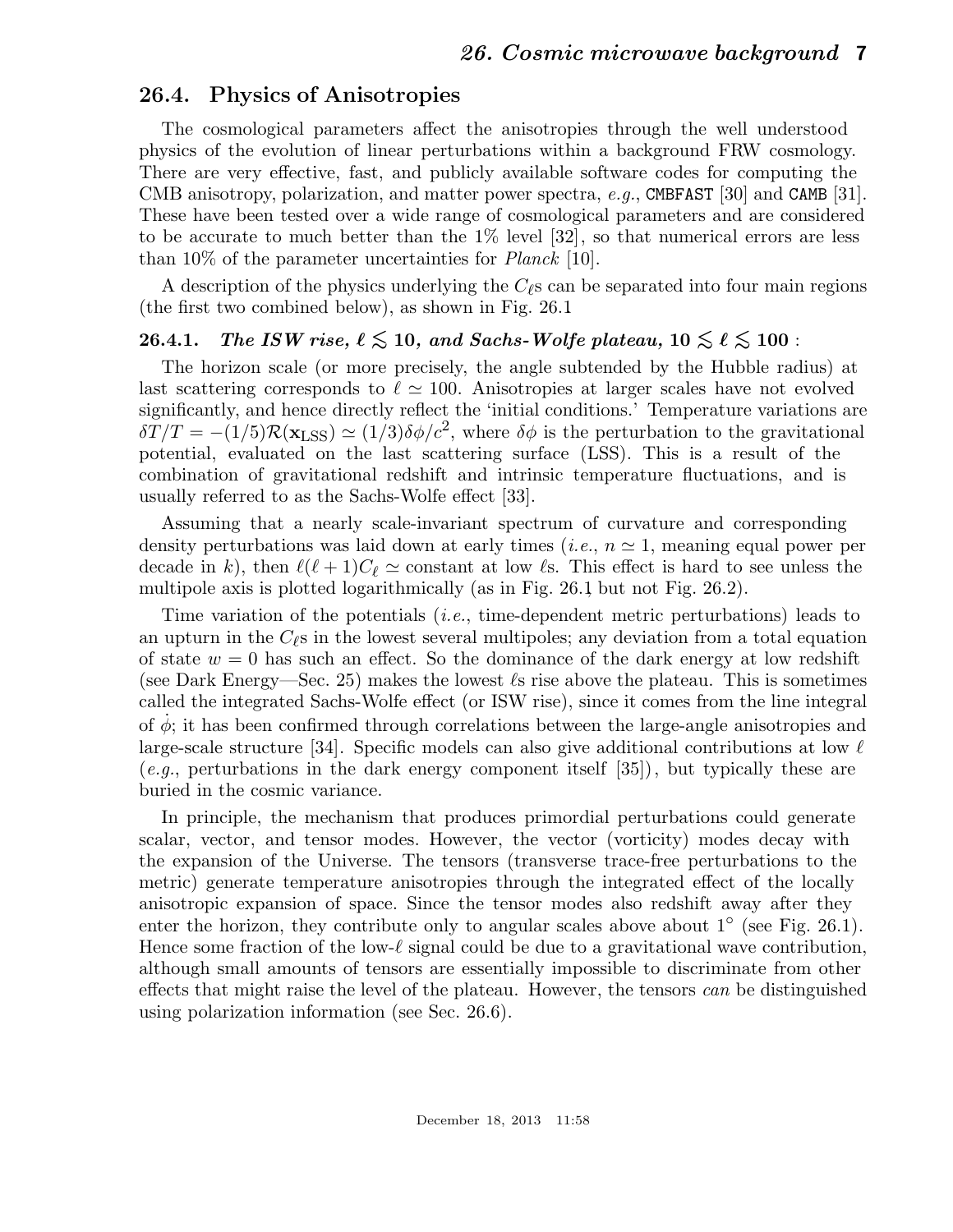# 26.4.2. The acoustic peaks,  $100 \lesssim \ell \lesssim 1000$  :

On sub-degree scales, the rich structure in the anisotropy spectrum is the consequence of gravity-driven acoustic oscillations occurring before the atoms in the Universe became neutral. Perturbations inside the horizon at last scattering have been able to evolve causally and produce anisotropy at the last scattering epoch, which reflects this evolution. The frozen-in phases of these sound waves imprint a dependence on the cosmological parameters, which gives CMB anisotropies their great constraining power.

The underlying physics can be understood as follows. Before the Universe became neutral, the proton-electron plasma was tightly coupled to the photons, and these components behaved as a single 'photon-baryon fluid.' Perturbations in the gravitational potential, dominated by the dark matter component, were steadily evolving. They drove oscillations in the photon-baryon fluid, with photon pressure providing most of the restoring force and baryons giving some additional inertia. The perturbations were quite small in amplitude,  $O(10^{-5})$ , and so evolved linearly. That means each Fourier mode developed independently, and hence can be described by a driven harmonic oscillator, with frequency determined by the sound speed in the fluid. Thus the fluid density underwent oscillations, giving time variations in temperature. These combine with a velocity effect, which is  $\pi/2$  out of phase and has its amplitude reduced by the sound speed.

After the Universe recombined, the radiation decoupled from the baryons and could travel freely towards us. At that point, the (temporal) phases of the oscillations were frozen-in, and became projected on the sky as a harmonic series of peaks. The main peak is the mode that went through 1/4 of a period, reaching maximal compression. The even peaks are maximal under -densities, which are generally of smaller amplitude because the rebound has to fight against the baryon inertia. The troughs, which do not extend to zero power, are partially filled by the Doppler effect because they are at the velocity maxima.

The physical length scale associated with the peaks is the sound horizon at last scattering, which can be straightforwardly calculated. This length is projected onto the sky, leading to an angular scale that depends on the geometry of space, as well as the distance to last scattering. Hence the angular position of the peaks is a sensitive probe of a particular combination of cosmological parameters. In fact, the angular scale,  $\theta_*$ , is the most precisely measured observable, and hence is often treated as an element of the cosmological parameter set.

One additional effect arises from reionization at redshift  $z_i$ . A fraction of photons  $(\tau)$ will be isotropically scattered at  $z < z_i$ , partially erasing the anisotropies at angular scales smaller than those subtended by the Hubble radius at  $z_i$ . This corresponds typically to  $\ell$ s above about a few 10s, depending on the specific reionization model. The acoustic peaks are therefore reduced by a factor  $e^{-2\tau}$  relative to the plateau.

These peaks were a clear theoretical prediction going back to about 1970 [36]. One can think of them as a snapshot of stochastic standing waves. Since the physics governing them is simple and their structure rich, then one can see how they encode extractable information about the cosmological parameters. Their empirical existence started to become clear around 1994 [37], and the emergence, over the following decade, of a coherent series of acoustic peaks and troughs is a triumph of modern cosmology. This picture has received further confirmation with the detection in the power spectrum of galaxies (at redshifts close to zero) of the imprint of these same acoustic oscillations in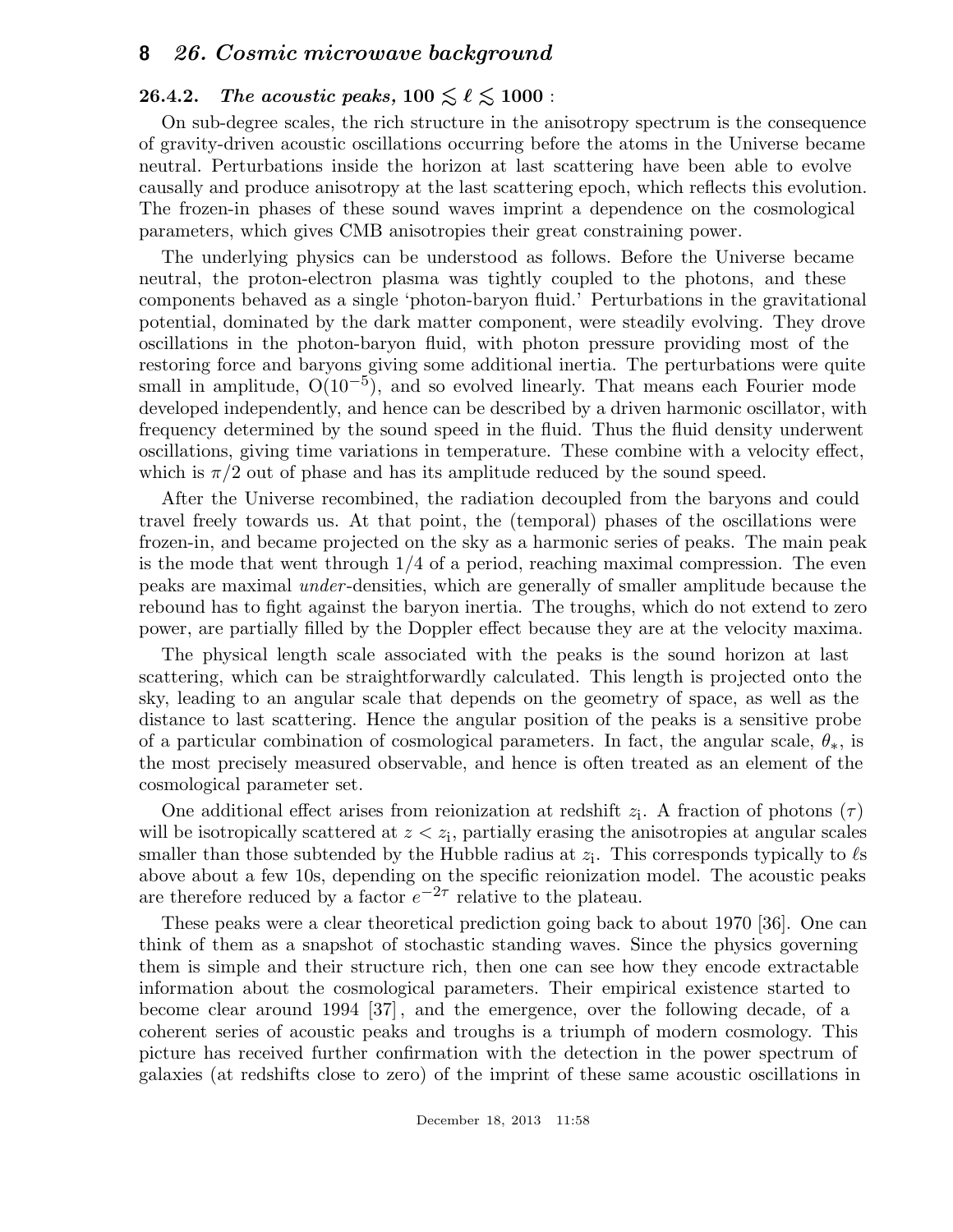the baryon component [29,39].

# 26.4.3. The damping tail,  $\ell \gtrsim 1000$ :

The recombination process is not instantaneous, which imparts a thickness to the last scattering surface. This leads to a damping of the anisotropies at the highest  $\ell$ s, corresponding to scales smaller than that subtended by this thickness. One can also think of the photon-baryon fluid as having imperfect coupling, so that there is diffusion between the two components, and hence the amplitudes of the oscillations decrease with time. These effects lead to a damping of the  $C_{\ell}$ s, sometimes called Silk damping [40], which cuts off the anisotropies at multipoles above about 2000.

An extra effect at high  $\ell$ s comes from gravitational lensing, caused mainly by non-linear structures at low redshift. The  $C_{\ell}$ s are convolved with a smoothing function in a calculable way, partially flattening the peaks, generating a power-law tail at the highest multipoles, and complicating the polarization signal [41]. The effects of lensing on the CMB have now been definitively detected through the 4-point function, which correlates temperature gradients and small-scale anisotropies, enabling a map of the lensing potential to be constructed [42], as well as through the smoothing effect on the shape of the  $C_{\ell}$ s.

Lensing is an example of a 'secondary effect,' *i.e.*, the processing of anisotropies due to relatively nearby structures (see Sec. 26.7.2). Galaxies and clusters of galaxies give several such effects; all are expected to be of low amplitude, but are increasingly important at the highest ℓs. Such effects carry additional cosmological information and are increasing in importance as experiments push to higher sensitivity and angular resolution.

### 26.5. Current Temperature Anisotropy Data

There has been a steady improvement in the quality of CMB data that has led to the development of the present-day cosmological model. Probably the most robust constraints currently available come from Planck satellite [43] data combined with smaller scale results from the ACT [44] and SPT [45] experiments (together with constraints from non-CMB cosmological data-sets). We plot power spectrum estimates from these experiments in Fig. 26.2, along with  $WMAP$  data to show the consistency (see previous versions of this review for data from earlier experiments). Comparisons among data-sets show very good agreement, both in maps and in derived power spectra (up to systematic uncertainties in the overall calibration for some experiments). This makes it clear that systematic effects are largely under control.

The band-powers shown in Fig. 26.2 are in very good agreement with a 'ΛCDM' model. As described earlier, several (at least eight) of the peaks and troughs are quite apparent. For details of how these estimates were arrived at, the strength of correlations between band-powers and other information required to properly interpret them, the original papers should be consulted.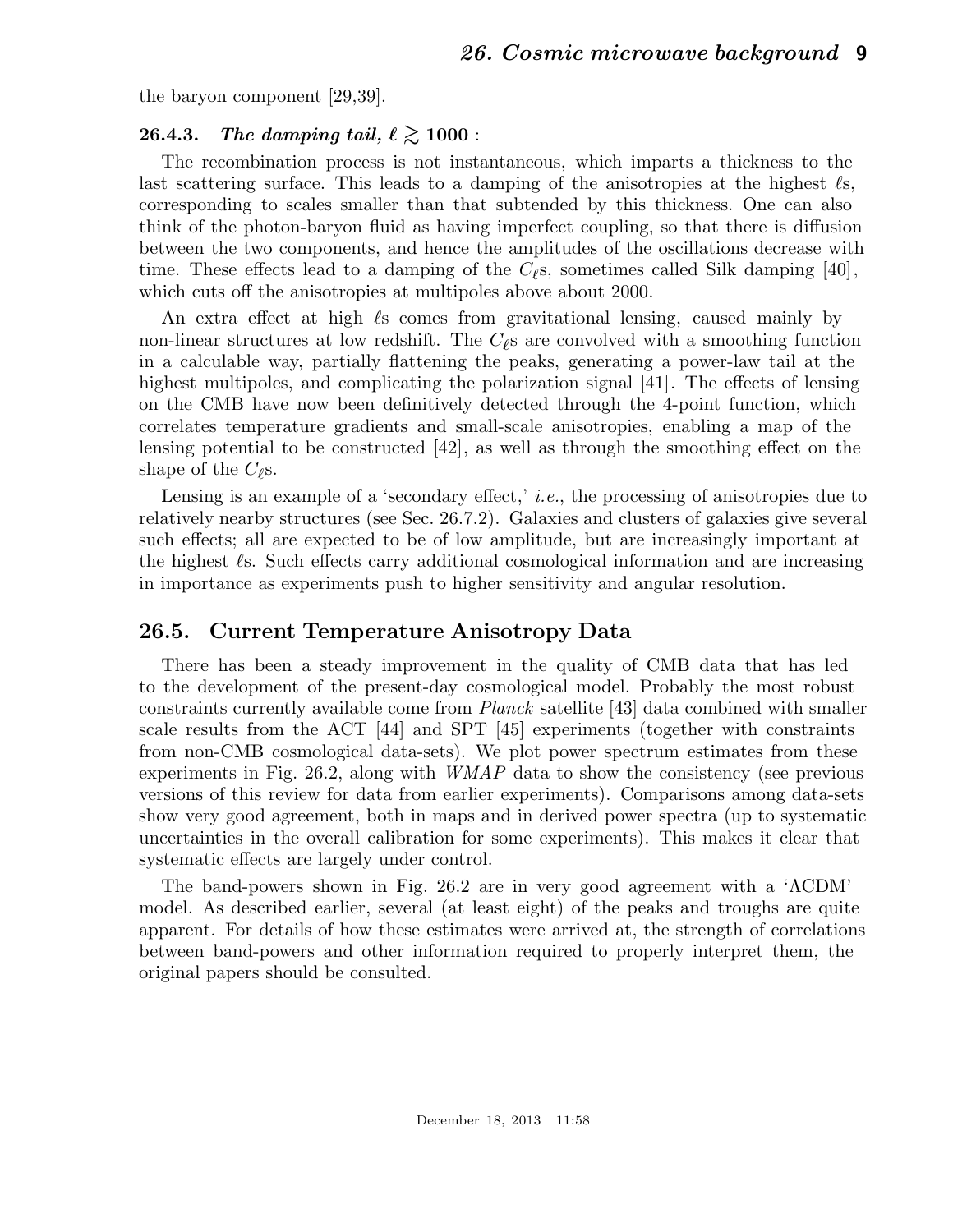

Figure 26.2: Band-power estimates from the *Planck*, WMAP, ACT, and SPT experiments. Note that the widths of the  $\ell$ -bands vary between experiments and have not been plotted, and some points with large error bars have been omitted. This figure represents only a selection of the most recent available experimental results. At the higher multipoles these band-powers come from subtraction of particular foreground models, while proper analysis requires simultaneous fitting of CMB and foregrounds over multiple frequencies. The multipole axis here is linear, so the Sachs-Wolfe plateau is hard to see. However, the acoustic peaks and damping region are very clearly observed, with no need for a theoretical curve to guide the eye; the curve plotted is a best-fit model from Planck plus other CMB data.

## 26.6. CMB Polarization

Since Thomson scattering of an anisotropic radiation field also generates linear polarization, the CMB is predicted to be polarized at the level of roughly 5% of the temperature anisotropies [46]. Polarization is a spin-2 field on the sky, and the algebra of the modes in  $\ell$ -space is strongly analogous to spin-orbit coupling in quantum mechanics [47]. The linear polarization pattern can be decomposed in a number of ways, with two quantities required for each pixel in a map, often given as the  $Q$  and  $U$  Stokes parameters. However, the most intuitive and physical decomposition is a geometrical one, splitting the polarization pattern into a part that comes from a divergence (often referred to as the 'E-mode') and a part with a curl (called the 'B-mode') [48]. More explicitly, the modes are defined in terms of second derivatives of the polarization amplitude, with the Hessian for the E-modes having principle axes in the same sense as the polarization, while the B-mode pattern can be thought of as a  $45^{\circ}$  rotation of the E-mode pattern.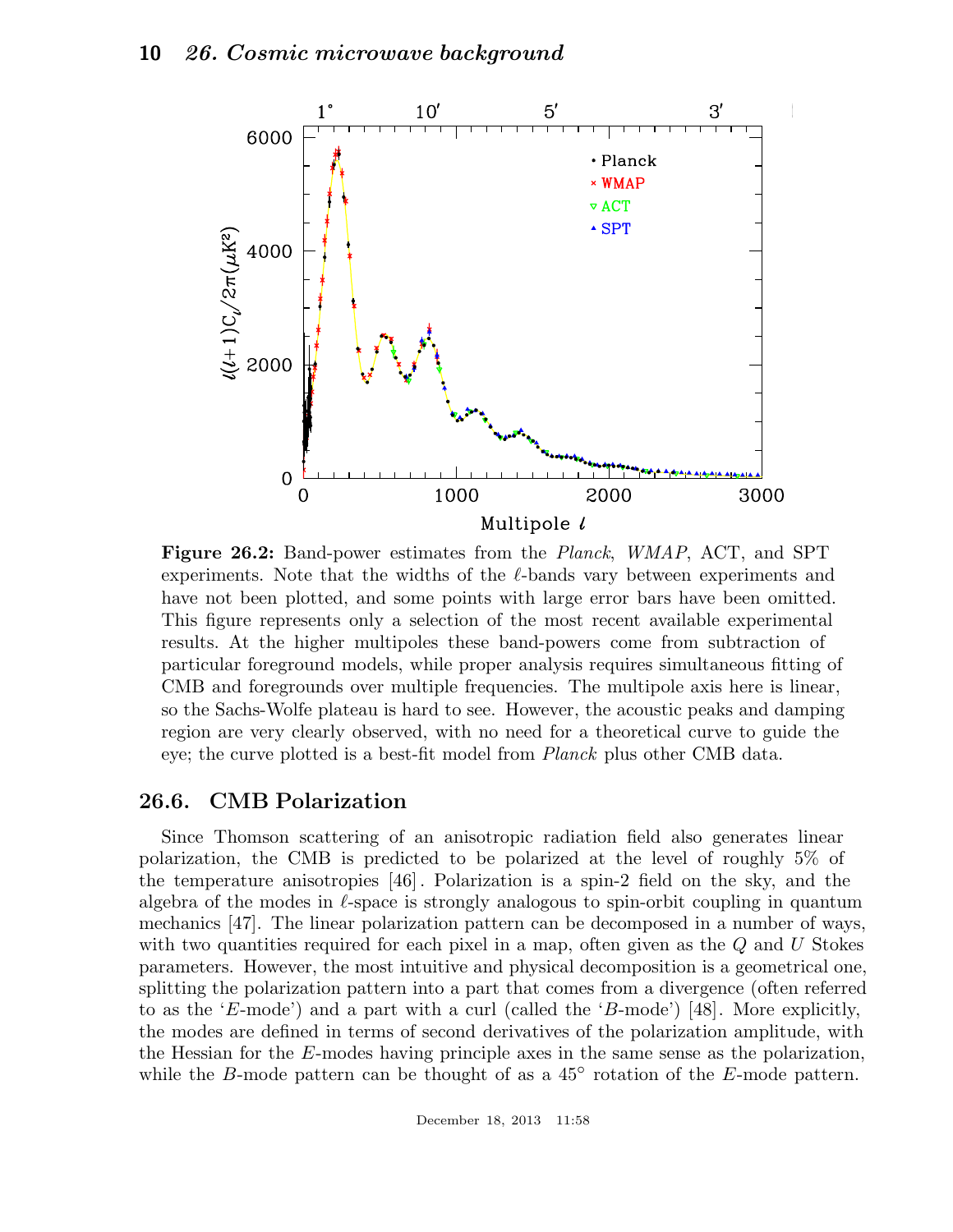Globally one sees that the E-modes have  $(-1)^{\ell}$  parity (like the spherical harmonics), while the B-modes have  $(-1)^{\ell+1}$  parity.

The existence of this linear polarization allows for six different cross power spectra to be determined from data that measure the full temperature and polarization anisotropy information. Parity considerations make two of these zero, and we are left with four potential observables:  $C_{\ell}^{\text{TT}}$  $\ell \atop \ell},\ C_{\ell}^{\rm TE}$  $\ell^{\text{TE}},\ C_{\ell}^{\text{EE}}$  $\ell^{\text{EE}}$ , and  $C_{\ell}^{\text{BB}}$  $\ell^{\text{BB}}$ . Because scalar perturbations have no handedness, the B-mode power spectrum can only be sourced by vectors or tensors. Moreover, since inflationary scalar perturbations give only E-modes, while tensors generate roughly equal amounts of  $E$ - and  $B$ -modes, then the determination of a non-zero B-mode signal is a way to measure the gravitational wave contribution (and thus potentially derive the energy scale of inflation), even if it is rather weak. However, one must first eliminate the foreground contributions and other systematic effects down to very low levels.

The polarization  $C_{\ell}$ s also exhibit a series of acoustic peaks generated by the oscillating photon-baryon fluid. The main 'EE' power spectrum has peaks that are out of phase with those in the 'TT' spectrum, because the polarization anisotropies are sourced by the fluid velocity. The 'TE' part of the polarization and temperature patterns comes from correlations between density and velocity perturbations on the last scattering surface, which can be both positive and negative, and is of larger amplitude than the EE signal. There is no polarization Sachs-Wolfe effect, and hence no large-angle plateau. However, scattering during a recent period of reionization can create a polarization 'bump' at large angular scales.

Because the polarization anisotropies have only a fraction of the amplitude of the temperature anisotropies, they took longer to detect. The first measurement of a polarization signal came in 2002 from the DASI experiment [49], which provided a convincing detection, confirming the general paradigm, but of low enough significance that it lent little constraint to models. As well as the E-mode signal, DASI also made a statistical detection of the TE correlation.

The TE signal has now been mapped out quite accurately through data from WMAP [50], together with the BICEP [51], BOOMERANG [52], CBI [53], DASI [54], and QUAD [55] experiments, which are shown in Fig. 26.3. The anti-correlation at  $\ell \simeq 150$  and the peak at  $\ell \simeq 300$  are now quite distinct. The measured shape of the cross-correlation power spectrum provides supporting evidence for the general cosmological picture, as well as directly constraining the thickness of the last scattering surface. Since the polarization anisotropies are generated in this scattering surface, the existence of correlations at angles above about a degree demonstrates that there were super-Hubble fluctuations at the recombination epoch. The sign of this correlation also confirms the adiabatic paradigm.

The overall picture of the source of CMB polarization and its oscillations has been confirmed through tests which average the maps around both temperature hot spots and cold spots [56,12]. One sees precisely the expected patterns of radial and tangential polarization configurations, as well as the phase shift between polarization and temperature. This leaves no doubt that the oscillation picture is the correct one and that the polarization is coming from Thomson scattering at  $z \approx 1100$ .

Experimental band-powers for  $C_{\ell}^{\text{EE}}$  $\ell$  from *WMAP*, as well as BICEP [51], BOOMERANG [57] , CAPMAP [58] , CBI [53] , DASI [54] , QUAD [55] , and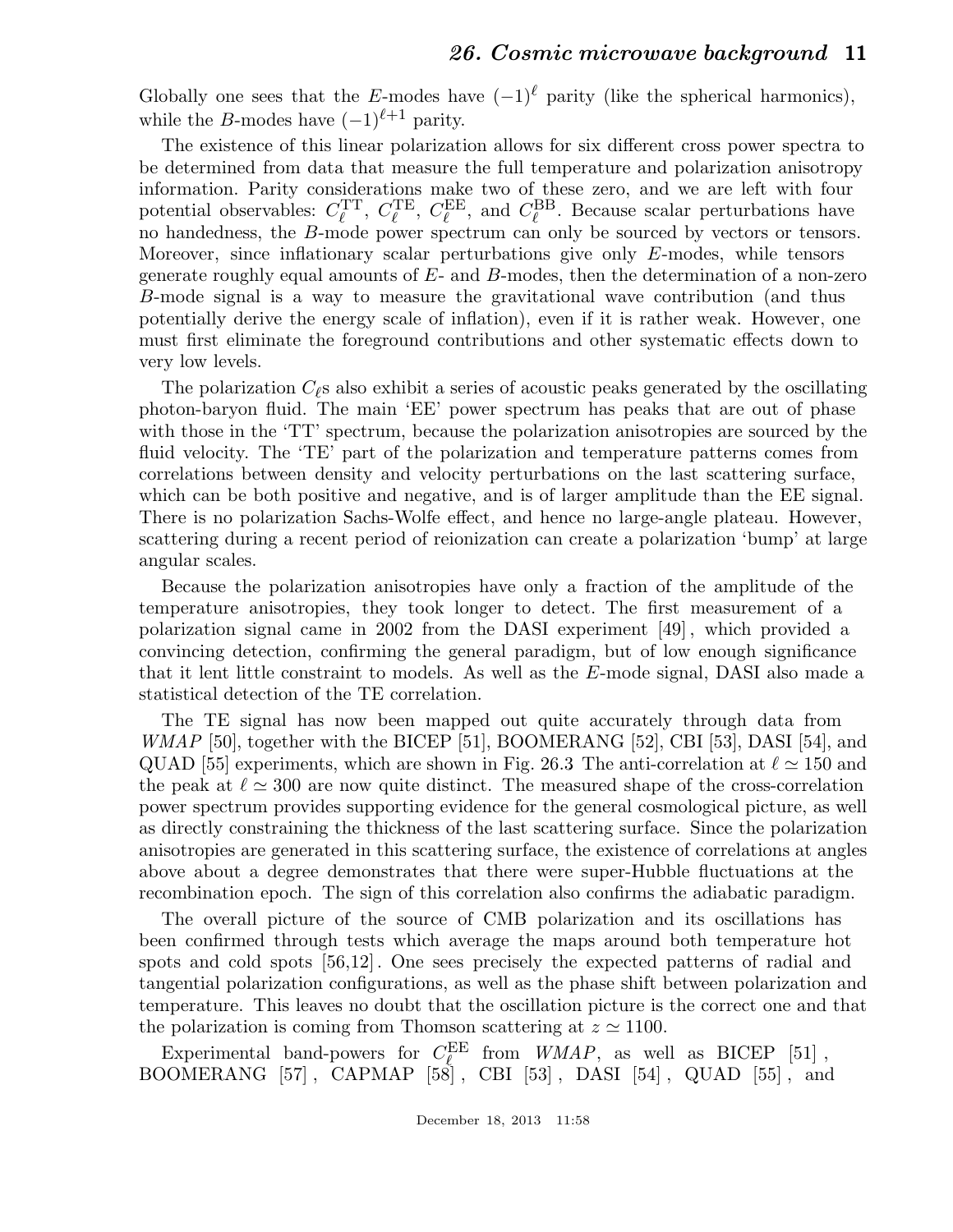

Figure 26.3: Cross power spectrum of the temperature anisotropies and Emode polarization signal from WMAP, together with estimates from BICEP, BOOMERANG, CBI, DASI, and QUAD, several of which extend to higher  $\ell$ . The curve is the prediction from the best fit to the temperature band-powers (with a prior from  $\ell \leq 23$  polarization) and is not a fit to these data. Note that the y-axis here is not multiplied by the additional  $\ell$ , which helps to show both the large and small angular scale features.

QUIET [59] , are shown in Fig. 26.4. Without the benefit of correlating with the temperature anisotropies (*i.e.*, measuring  $C_{\ell}^{TE}$  $\ell_{\ell}^{(TE)}$ , the polarization anisotropies are very weak and challenging to measure. Nevertheless, there is a highly significant overall detection, which is consistent with expectation. The data convincingly show the peak at  $\ell \simeq 140$  (hard to see on this scale), the next peak at  $\ell \simeq 400$  (corresponding to the first trough in  $C_{\ell}^{\text{TT}}$  $\ell_{\ell}^{[TT]}$  and the generally oscillatory structure. Although *Planck* polarization data have not yet been released, a simple power spectrum estimate [10] shows at least four peaks in the EE spectrum.

Several experiments have reported upper limits on  $C_{\ell}^{\text{BB}}$  $\ell^{\text{BB}}$ , but they are currently not very constraining. This situation should change as increasingly ambitious experiments report results. The first indication of the existence of the BB signal has come from the detection of the expected conversion of E-modes to B-modes by gravitational lensing, through a correlation technique using the lensing potential and polarization measurements from SPT [60]. This is seen as a significant step on the road towards a future detection of primordial B-modes.

The most distinctive result from the polarization measurements is at the largest angular scales ( $\ell < 10$ ) in  $C_{\ell}^{TE}$  $\ell^{\text{TE}}$ , where there is an excess signal compared to that expected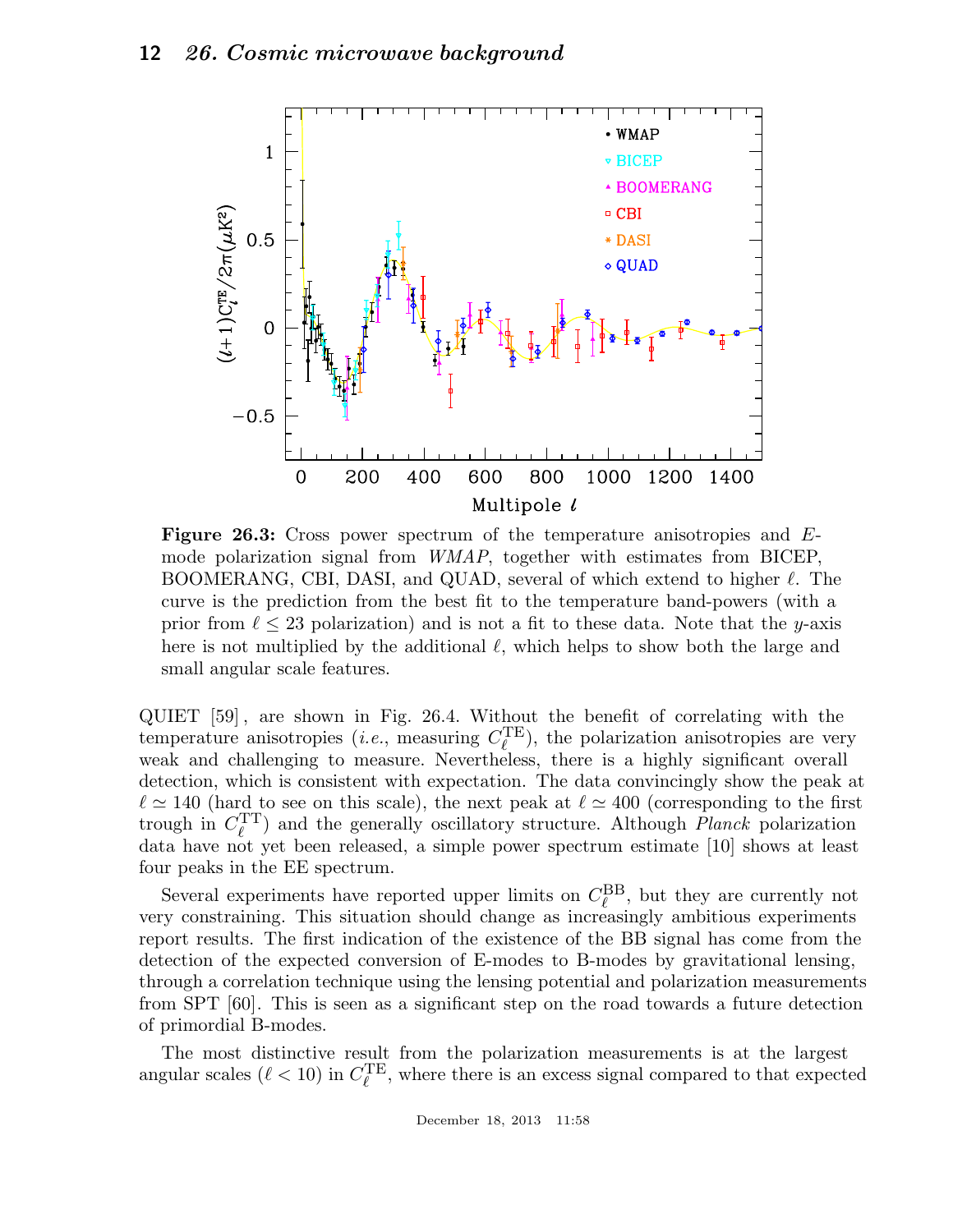

Figure 26.4: Power spectrum of E-mode polarization from several different experiments, plotted along with a theoretical model that fits Planck plus other CMB data. Note that the widths of the bands have been suppressed for clarity, but that in some cases they are almost as wide as the features in the power spectrum.

from the temperature power spectrum alone. This is precisely the signal anticipated from an early period of reionization, arising from Doppler shifts during the partial scattering at  $z < z_i$ . The effect is also confirmed in the WMAP  $C_{\ell}^{\text{EE}}$  $\ell \neq$  results at  $\ell = 2-7$  [50]. The amplitude of the signal indicates that the first stars, presumably the source of the ionizing radiation, formed around  $z \approx 10$  (although the uncertainty is still quite large). Since this corresponds to scattering optical depth  $\tau \simeq 0.1$ , then roughly 10% of CMB photons were re-scattered at the reionization epoch, with the other 90% last scattering at  $z \approx 1100$ .

# 26.7. Complications

There are a number of issues that complicate the interpretation of CMB anisotropy data (and are considered to be signal by many astrophysicists), some of which we sketch out below.

### 26.7.1. Foregrounds :

The microwave sky contains significant emission from our Galaxy and from extragalactic sources [61]. Fortunately, the frequency dependence of these various sources is in general substantially different from that of the CMB anisotropy signals. The combination of Galactic synchrotron, bremsstrahlung, and dust emission reaches a minimum at a wavelength of roughly 3 mm (or about 100 GHz). As one moves to greater angular resolution, the minimum moves to slightly higher frequencies, but becomes more sensitive to unresolved (point-like) sources.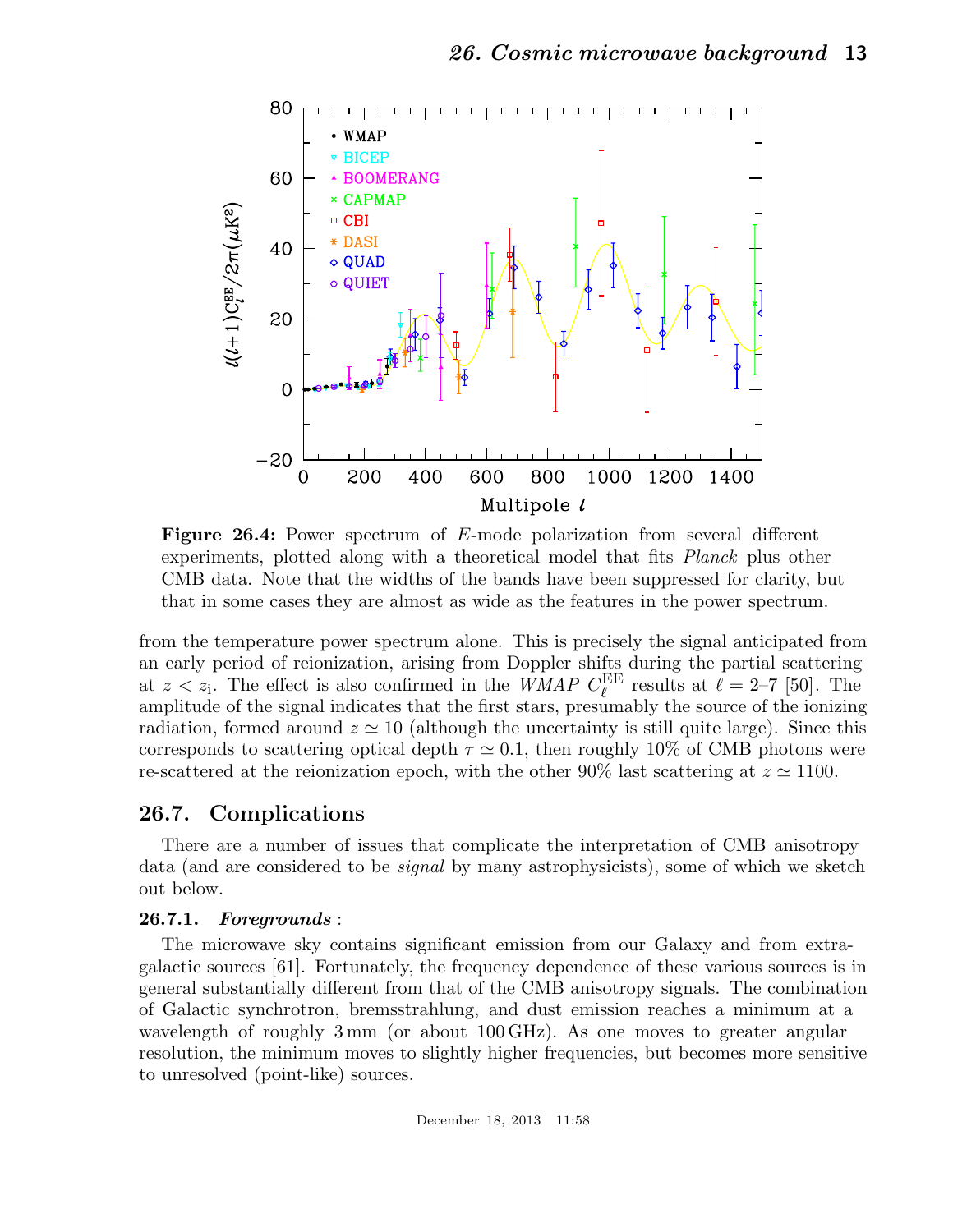### 14 26. Cosmic microwave background

At frequencies around 100 GHz, and for portions of the sky away from the Galactic Plane, the foregrounds are typically 1 to 10% of the CMB anisotropies. By making observations at multiple frequencies, it is relatively straightforward to separate the various components and determine the CMB signal to the few per cent level. For greater sensitivity, it is necessary to use the spatial information and statistical properties of the foregrounds to separate them from the CMB. Furthermore, at higher  $\ell$ s it is necessary to carefully model extragalactic foregrounds, particularly the clustering of infrared-emitting galaxies, which dominate the measured power spectrum as we move into the damping tail.

The foregrounds for CMB polarization follow a similar pattern, but are less well studied, and are intrinsically more complicated. WMAP has shown that the polarized foregrounds dominate at large angular scales, and that they must be well characterized in order to be discriminated [62]. Whether it is possible to achieve sufficient separation to detect primordial B-mode CMB polarization is still an open question. However, for the time being, foreground contamination is not a fundamental limit for CMB experiments.

#### 26.7.2. Secondary Anisotropies :

With increasingly precise measurements of the primary anisotropies, there is growing theoretical and experimental interest in 'secondary anisotropies,' pushing experiments to higher angular resolution and sensitivity. These secondary effects arise from the processing of the CMB due to ionization history and the evolution of structure, including gravitational lensing and patchy reionization effects [63]. Additional information can thus be extracted about the Universe at  $z \ll 1000$ . This tends to be most effectively done through correlating CMB maps with other cosmological probes of structure. Secondary signals are also typically non-Gaussian, unlike the primary CMB anisotropies.

A secondary signal of great current interest is the Sunyaev-Zeldovich (SZ) effect [64], which is Compton scattering  $(\gamma e \to \gamma' e')$  of the CMB photons by hot electron gas. This creates spectral distortions by transferring energy from the electrons to the photons. It is particularly important for clusters of galaxies, through which one observes a partially Comptonized spectrum, resulting in a decrement at radio wavelengths and an increment in the submillimeter.

The imprint on the CMB sky is of the form  $\Delta T/T = y f(x)$ , with the y-parameter being the integral of Thomson optical depth times  $kT_e/m_ec^2$  through the cluster, and  $f(x)$ describing the frequency dependence. This is simply  $x \coth(x/2) - 4$  for a non-relativistic gas (the electron temperature in a cluster is typically a few keV), where the dimensionless frequency  $x \equiv h\nu/kT_{\gamma}$ . As well as this 'thermal' SZ effect, there is also a smaller 'kinetic' effect due to the bulk motion of the cluster gas, giving  $\Delta T/T \sim \tau (v/c)$ , with either sign, but having the same spectrum as the primary CMB anisotropies.

A significant advantage in finding galaxy clusters this way is that the SZ effect is largely independent of redshift, so in principle clusters can be found to arbitrarily large distances. The SZ effect can be used to find and study individual clusters, and to obtain estimates of the Hubble constant. There is also the potential to constrain cosmological parameters such as the clustering amplitude  $\sigma_8$  and the equation of state of the dark energy, through counts of detected clusters as a function of redshift. The promise of the method has been realized through detections of clusters purely through the SZ effect, by SPT [65], ACT [66] and *Planck* [67]. Results from *Planck* clusters [68] suggest a somewhat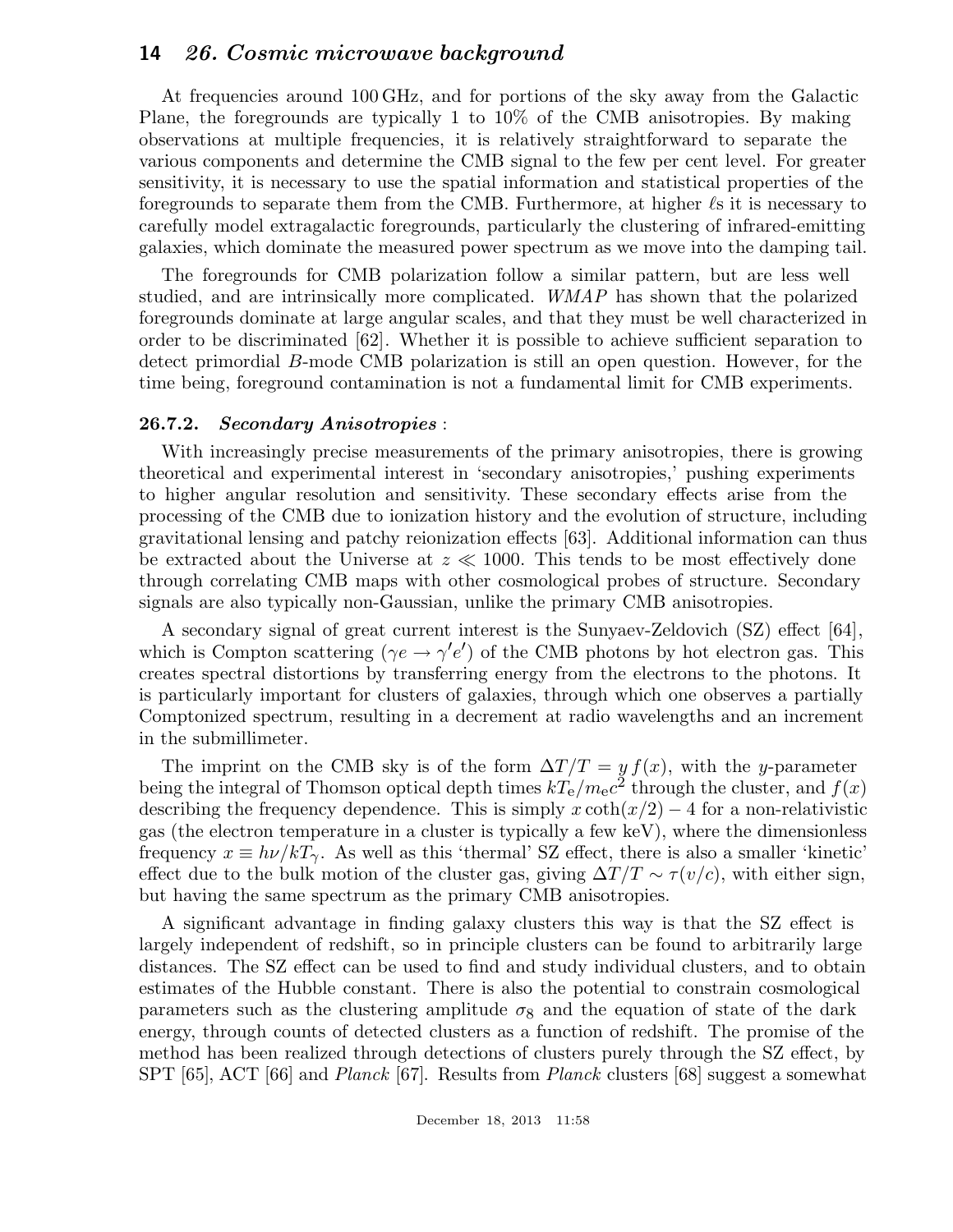lower value of  $\sigma_8$  than inferred from CMB anisotropies, but there are still systematic uncertainties which might encompass the difference. Further analysis of scaling relations among cluster properties should enable more robust cosmological constraints to be placed in future.

### 26.7.3. Higher-order Statistics :

Although most of the CMB anisotropy information is contained in the power spectra, there will also be weak signals present in higher-order statistics. These can measure any primordial non-Gaussianity in the perturbations, as well as non-linear growth of the fluctuations on small scales and other secondary effects (plus residual foreground contamination of course). Although there are an infinite variety of ways in which the CMB could be non-Gaussian [24], there is a generic form to consider for the initial conditions, where a quadratic contribution to the curvature perturbations is parameterized through a dimensionless number  $f_{\text{NL}}$ . This weakly non-linear component can be constrained in several ways, the most popular being through measurements of the bispectrum.

The constraints depend on the shape of the triangles in harmonic space, and it has become common to distinguish the 'local' or 'squeezed' configuration (in which one side is much smaller than the other two) from the 'equilateral' configuration. Other configurations are also relevant for specific theories, such as 'orthogonal' non-Gaussianity, which has positive correlations for  $k_1 \simeq 2k_2 \simeq 2k_3$ , and negative correlations for the equilateral configuration. The results from the *Planck* team [69] are  $f_{\text{NL}}^{\text{local}} = 3 \pm 6$ ,  $f_{\rm NL}^{\rm equil} = -42 \pm 75$ , and  $f_{\rm NL}^{\rm ortho} = -25 \pm 39$ .

These results are consistent with zero, but are at a level which is now interesting for model predictions. The amplitude of  $f_{\rm NL}$  expected is small, so that a detection of  $f_{\rm NL} \gg 1$  would rule out all single field, slow-roll inflationary models. It is still possible to improve upon these *Planck* results, and it certainly seems feasible that a measurement of primordial non-Gaussianity may yet be within reach. Non-primordial signatures of non-Gaussianity have certainly been detected from expected signatures. For example, the bispectrum and trispectrum contain evidence of gravitational lensing, the ISW effect, and Doppler boosting. For now the primordial signal is elusive, but should it be detected, then detailed measurements of non-Gaussianity will become a unique probe of inflationary-era physics. Because of that, much effort continues to be devoted to honing predictions and measurement techniques.

### 26.7.4. Anomalies :

Several features seen in the Planck data [27,70] confirm those found earlier with  $WMAP$  [26], showing mild deviations from a simple description of the data, which are often referred to as 'anomalies.' One such feature is the apparent lack of power in the first 30 or so multipoles [10]. The other examples involve the breaking of statistical anisotropy, caused by alignment of the lowest multipoles, or a somewhat excessive cold spot, or a power asymmetry between hemispheres. No such feature is significant at more than the roughly  $3\sigma$  level, and since these are at large angular scales, where cosmic variance dominates, the results will not increase in significance with more data.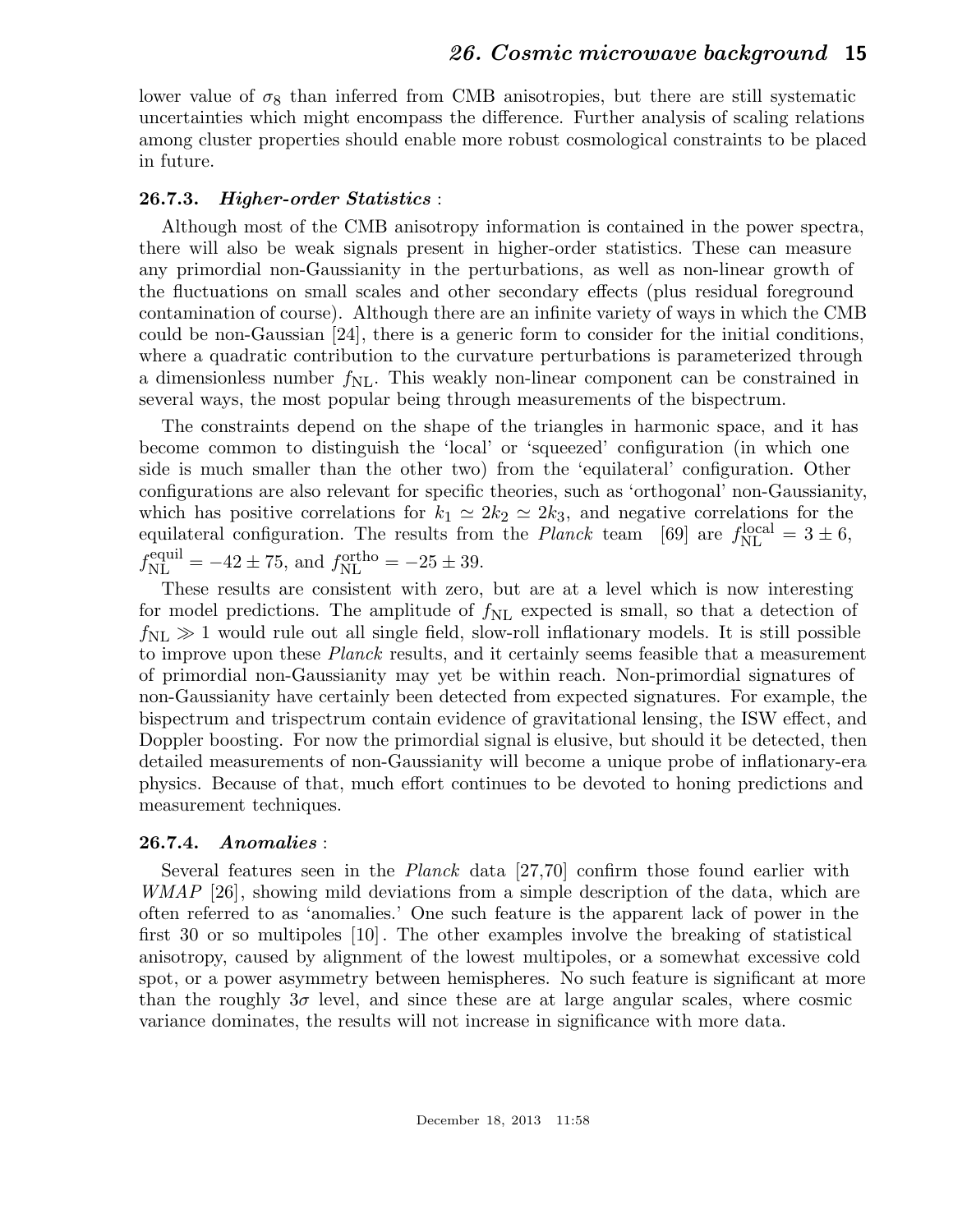### 26.8. Constraints on Cosmological Parameters

The most striking outcome of the newer experimental results is that the standard cosmological paradigm is in very good shape. A large amount of high precision data on the power spectrum is adequately fit with fewer than 10 free parameters (and only six need non-trivial values). The framework is that of FRW models, which have nearly flat geometry, containing dark matter and dark energy, and with adiabatic perturbations having close to scale invariant initial conditions.

Within this basic picture, the values of the cosmological parameters can be constrained. Of course, much more stringent bounds can be placed on models which cover a restricted parameter space, e.g., assuming that  $\Omega_{\text{tot}} = 1$  or  $r = 0$ . More generally, the constraints depend upon the adopted prior probability distributions, even if they are implicit, for example by restricting the parameter freedom or their ranges (particularly where likelihoods peak near the boundaries), or by using different choices of other data in combination with the CMB. When the data become even more precise, these considerations will be less important, but for now we caution that restrictions on model space and choice of priors need to be kept in mind when adopting specific parameter values and uncertainties.

There are some combinations of parameters that fit the CMB anisotropies almost equivalently. For example, there is a nearly exact geometric degeneracy, where any combination of  $\Omega_m$  and  $\Omega_{\Lambda}$  that gives the same angular diameter distance to last scattering will give nearly identical  $C_{\ell}$ s. There are also other less exact degeneracies among the parameters. Such degeneracies can be broken when using the CMB results in combination with other cosmological data-sets. Particularly useful are complementary constraints from baryon acoustic oscillations, galaxy clustering, the abundance of galaxy clusters, weak gravitational lensing measurements, and Type Ia supernova distances. For an overview of some of these other cosmological constraints, see The Cosmological Parameters—Sec. 23 of this Review.

Within the context of a six parameter family of models (which fixes  $\Omega_{\text{tot}} = 1$ ,  $dn/d \ln k = 0$ ,  $r = 0$ , and  $w = -1$ ) the *Planck* results, together with a low- $\ell$ polarization constraint from  $WMAP$  and high- $\ell$  data from ACT and SPT, yields [10]:  $\ln(10^{10}A) = 3.09 \pm 0.03; n = 0.958 \pm 0.007; \Omega_{\rm b}h^2 = 0.0221 \pm 0.0003; \Omega_{\rm c}h^2 = 0.120 \pm 0.003;$  $100\theta_* = 1.0415 \pm 0.0006$ ; and  $\tau = 0.091 \pm 0.014$ . Other parameters can be derived from this basic set, including  $h = 0.673 \pm 0.012$ ,  $\Omega_{\Lambda} = 0.685 \pm 0.016$  (= 1 –  $\Omega_{\rm m}$ ) and  $\sigma_8 = 0.828 \pm 0.012$ . Somewhat different (although consistent) values are obtained using other data combinations, such as including BAO or CMB lensing data (see Sec. 23 of this Review). However, the results quoted above are currently the best available from CMB anisotropies alone.

There has been little substantive change compared with earlier results from WMAP and other experiments, although the error bars have shrunk substantially. The improved measurement of higher acoustic peaks has dramatically reduced the uncertainty in the  $\theta_*$  parameter, which is now detected at  $> 1700\sigma$ . The evidence for non-zero reionization optical depth is convincing, but still not of very high significance. However, the evidence for  $n < 1$  is now above the  $5\sigma$  level.

Constraints can also be placed on parameters beyond the basic six, particularly when including other astrophysical data-sets. Relaxing the flatness assumption, the constraint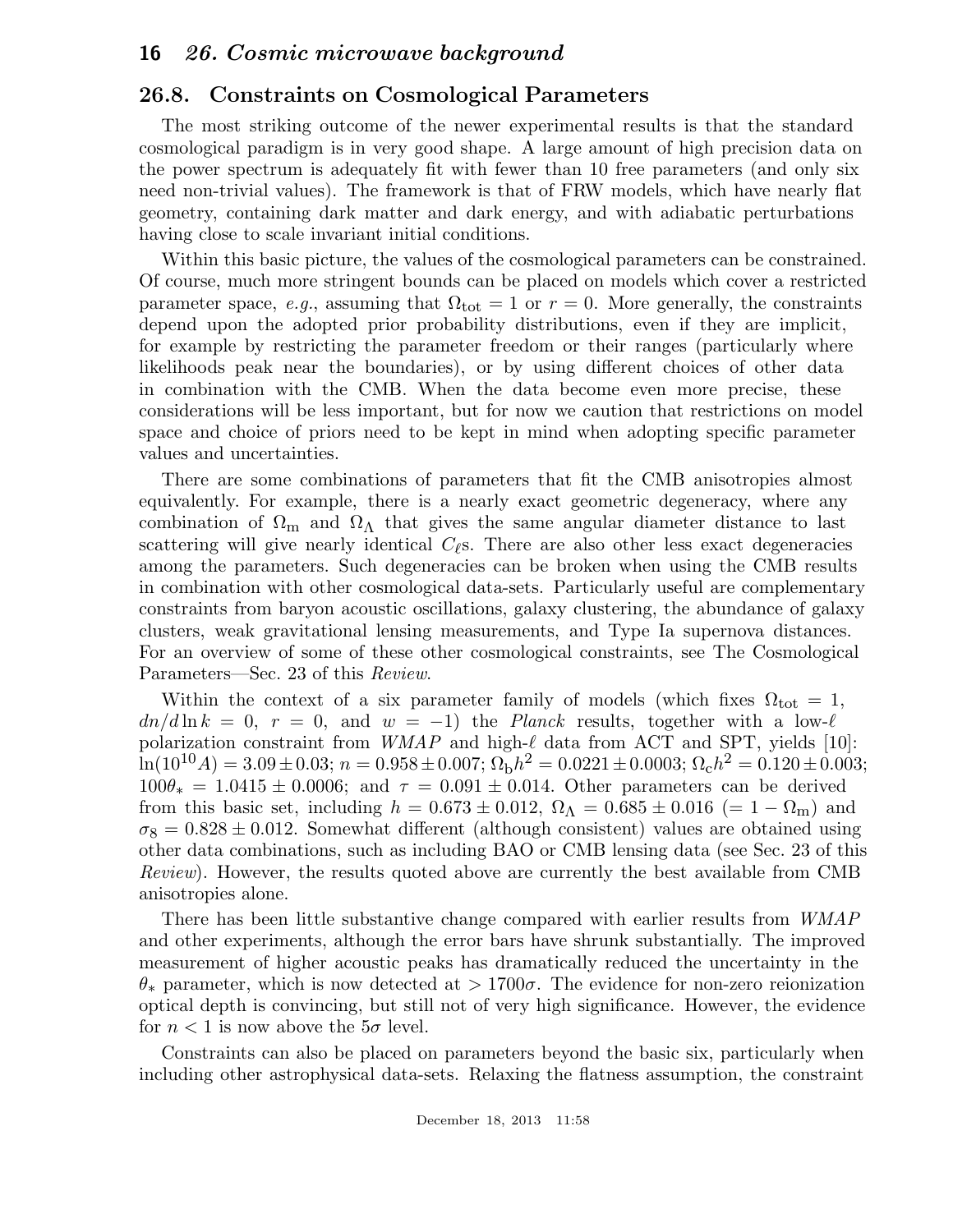on  $\Omega_{\text{tot}}$  is 1.04  $\pm$  0.02. Note that for h, the CMB data alone provide only a very weak constraint if spatial flatness is not assumed. However, with the addition of other data (from a compilation of BAO measurements for example [39,71]) , the constraints on the Hubble constant and curvature improve considerably, leading to  $\Omega_{\text{tot}} = 1.001 \pm 0.003$  [10].

For  $\Omega_{\rm b}h^2$  the CMB-derived value is generally consistent with completely independent constraints from Big Bang nucleosynthesis (see Sec. 22 of this Review). Related are constraints on additional neutrino-like relativistic degrees of freedom, which lead to  $N_{\text{eff}} = 3.4 \pm 0.3$  (68%), *i.e.*, no evidence for extra neutrino species.

The 95% confidence upper limit on r (measured at  $k = 0.002 \text{ Mpc}^{-1}$ ) is 0.11. This limit depends on how the slope n is restricted and whether  $dn/d \ln k \neq 0$  is allowed. A combination of constraints on  $n$  and  $r$  allows specific inflationary models to be tested [72]. It is clear that  $\lambda \phi^4$  (sometimes called self-coupled) inflation is disfavored by the data, while the  $m^2\phi^2$  (sometimes called mass term) inflationary model is still marginally allowed. The current limit on  $r$  is the tightest constraint that can be placed using CMB temperature anisotropies alone, and is pulled down somewhat by the fact that the measured power spectrum is a little low at low- $\ell$ , opposite to what a tensor contribution would produce (see Fig. 26.1). Further improvement will only come from B-mode measurements.

The addition of the dark energy equation of state  $w$  adds the partial degeneracy of being able to fit a ridge in  $(w, h)$  space, extending to low values of both parameters. This degeneracy is broken when the CMB is used in combination with other data-sets, e.g., adding a compilation of BAO data gives  $w = -1.1 \pm 0.1$ . However, some  $H_0$  combinations (e.g., Ref. [73]) suggest a roughly  $2\sigma$  preference for  $w < -1$ , which is a reflection of the mild tension between *Planck*'s preferred  $H_0$  and those obtained by some local calibration methods.

For the optical depth  $\tau$ , the best-fit corresponds to a reionization redshift centered on 11 in the best-fit cosmology, and assuming instantaneous reionization. This redshift appears to be higher that that suggested from studies of absorption in high-z quasar spectra [74] , perhaps indicating that the process of reionization was complex. The important constraint provided by CMB polarization, in combination with astrophysical measurements, thus allows us to investigate how the first stars formed and brought about the end of the cosmic dark ages.

## 26.9. Particle Physics Constraints

CMB data place limits on parameters that are directly relevant for particle physics models. For example, there is a limit on the sum of the masses o f the neutrinos,  $\sum m_{\nu} < 0.66$  eV (95%) [10]. This assumes the usual number density of fermions which decoupled when they were relativistic. Somewhat different constraints are be derived using the CMB in combination with other data-sets.

The current suite of data suggests that  $n < 1$ , with a best-fitting value about 0.04 below unity. This is already quite constraining for inflationary models. Moreover, it gives a real target for B-mode searches, since the value of r in simple models may be in the range of detectability. There is no current evidence for running of the spectral index, with  $dn/d \ln k = -0.015 \pm 0.009$  (68%) [10], although this is less of a constraint on models.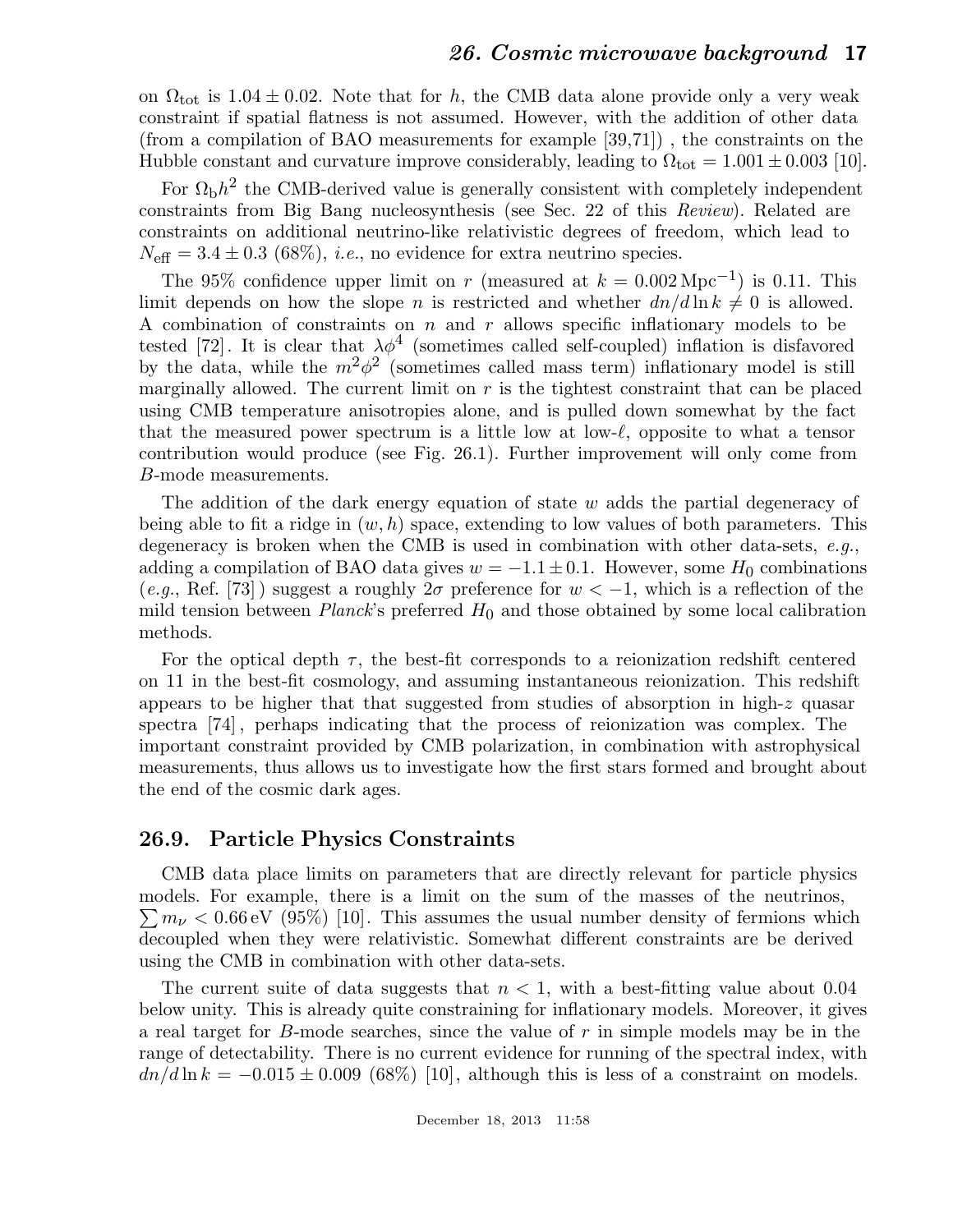# 18 26. Cosmic microwave background

Similarly, primordial non-Gaussianity is being probed to interesting levels, although tests of simple inflationary models will only come with significant reductions in uncertainty.

The large-angle anomalies, such as the hemispheric modulation of power, have the potential to be hints of new physics. Such effects might be expected in a universe that has a large-scale power cut-off, or anisotropy in the initial power spectrum, or is topologically non-trivial. However, cosmic variance and a posteriori statistics limit the significance of these anomalies,

It is also possible to put limits on other pieces of physics [76], for example decaying particles, primordial magnetic fields, and time variation of the fine-structure constant [10], as well as parity violation, the neutrino chemical potential, a contribution of warm dark matter, topological defects, or physics beyond general relativity. Further particle physics constraints will follow as the anisotropy measurements increase in precision.

More generally, careful measurement of the CMB power spectra and non-Gaussianity can in principle put constraints on physics at the highest energies, including ideas of string theory, extra dimensions, colliding branes, etc. At the moment any calculation of predictions appears to be far from definitive. However, there is a great deal of activity on implications of string theory for the early Universe, and hence a very real chance that there might be observational implications for specific scenarios.

# 26.10. Fundamental Lessons

More important than the precise values of parameters is what we have learned about the general features that describe our observable Universe. Beyond the basic hot Big Bang picture, the CMB has taught us that:

- The Universe recombined at  $z \approx 1100$  and started to become ionized again at  $z \approx 10$ .
- The geometry of the Universe is close to flat.
- Both dark matter and dark energy are required.
- Gravitational instability is sufficient to grow all of the observed large structures in the Universe.
- Topological defects were not important for structure formation.
- There are 'synchronized' super-Hubble modes generated in the early Universe.
- The initial perturbations were predominantly adiabatic in nature.
- The perturbation spectrum has a slightly red tilt.
- The perturbations had close to Gaussian  $(i.e.,$  maximally random) initial conditions.

These features form the basis of the cosmological standard model, ΛCDM, for which it is tempting to make an analogy with the Standard Model of particle physics (see earlier Sections of this Review). The cosmological model is much further from any underlying 'fundamental theory,' which may ultimately provide the values of the parameters from first principles. Nevertheless, any genuinely complete 'theory of everything' must include an explanation for the values of these cosmological parameters as well as the parameters of the Standard Model of particle physics.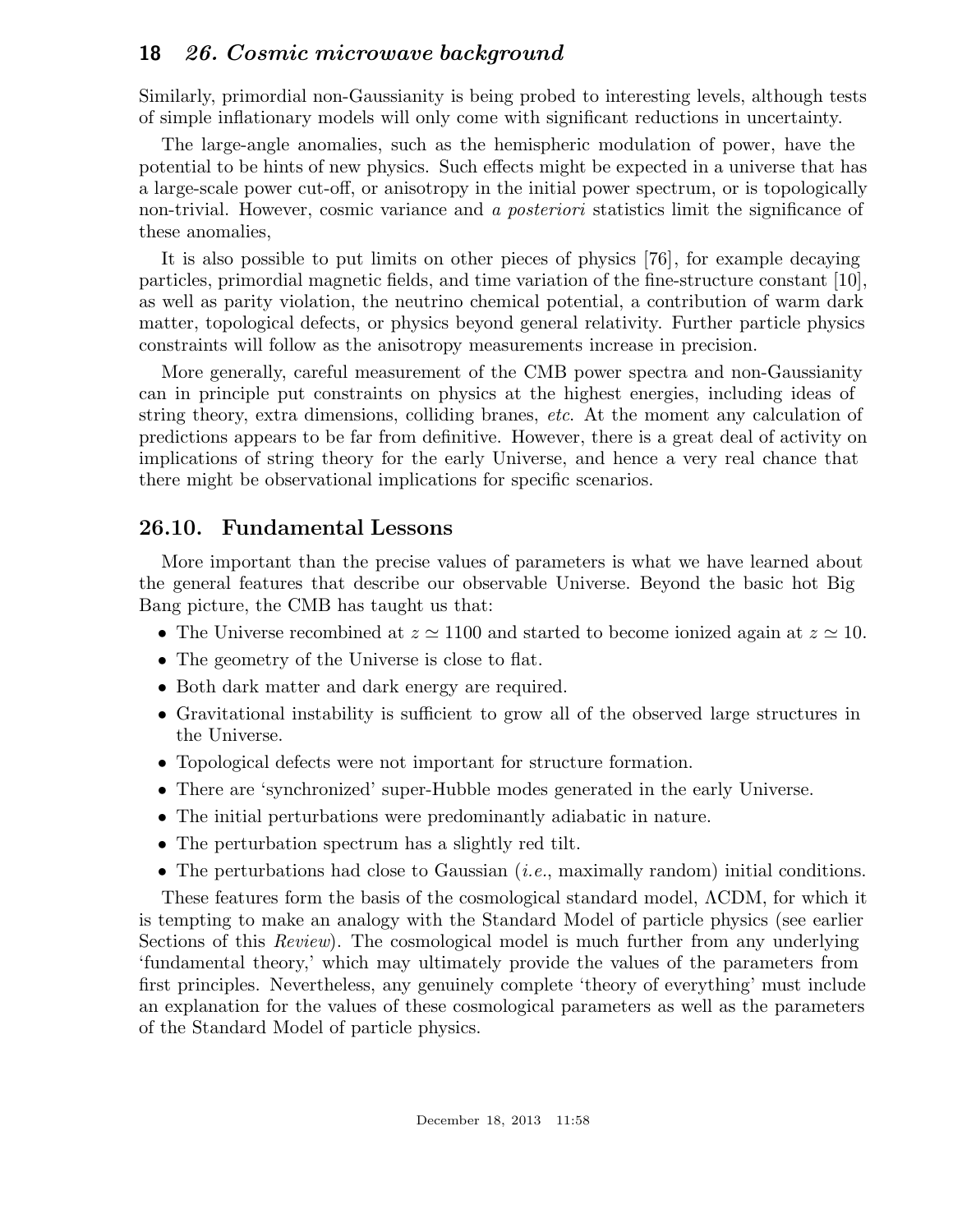### 26.11. Future Directions

Given the significant progress in measuring the CMB sky, which has been instrumental in tying down the cosmological model, what can we anticipate for the future? There will be a steady improvement in the precision and confidence with which we can determine the appropriate cosmological parameters. Ground-based experiments operating at smaller angular scales will continue to place tighter constraints on the damping tail. New polarization experiments at small scales will probe further into the damping tail, without the limitation of extragalactic foregrounds. And polarization experiments at large angular scales will push down the limits on primordial B-modes.

Planck, the third generation CMB satellite mission, was launched in May 2009, and has produced many papers, including a set of cosmological studies based on the first two full surveys of the sky (accompanied by a public release of data products) in March 2013. In 2014 results are expected from the full mission (eight surveys for the Low Frequency Instrument and five surveys for the High Frequency Instrument), including polarization information.

A set of cosmological parameters is now known to percent level accuracy, and that may seem sufficient for many people. However, we should certainly demand more of measurements that describe *the entire observable Universe!* Hence a lot of activity in the coming years will continue to focus on determining those parameters with increasing precision. This necessarily includes testing for consistency among different predictions of the cosmological Standard Model, and searching for signals that might require additional physics.

A second area of focus will be the smaller scale anisotropies and 'secondary effects.' There is a great deal of information about structure formation at  $z \ll 1000$  encoded in the CMB sky. This may involve higher-order statistics as well as spectral signatures, with many experiments targeting the galaxy cluster SZ effect. Such investigations can also provide constraints on the dark energy equation of state, for example. Planck, as well as new telescopes aimed at the highest  $\ell$ s, should be able to make considerable progress in this arena.

A third direction is increasingly sensitive searches for specific signatures of physics at the highest energies. The most promising of these may be the primordial gravitational wave signals in  $C_{\ell}^{\text{BB}}$  $\ell_{\ell}^{\text{BB}}$ , which could be a probe of the ~ 10<sup>16</sup> GeV energy range. As well as Planck, there are several ground- and balloon-based experiments underway that are designed to search for the polarization B-modes. Additionally, non-Gaussianity holds the promise of constraining models beyond single field slow-roll inflation.

Anisotropies in the CMB have proven to be the premier probe of cosmology and the early Universe. Theoretically the CMB involves well understood physics in the linear regime, and is under very good calculational control. A substantial and improving set of observational data now exists. Systematics appear to be under control and not a limiting factor. And so for the next few years we can expect an increasing amount of cosmological information to be gleaned from CMB anisotropies, with the prospect also of some genuine surprises.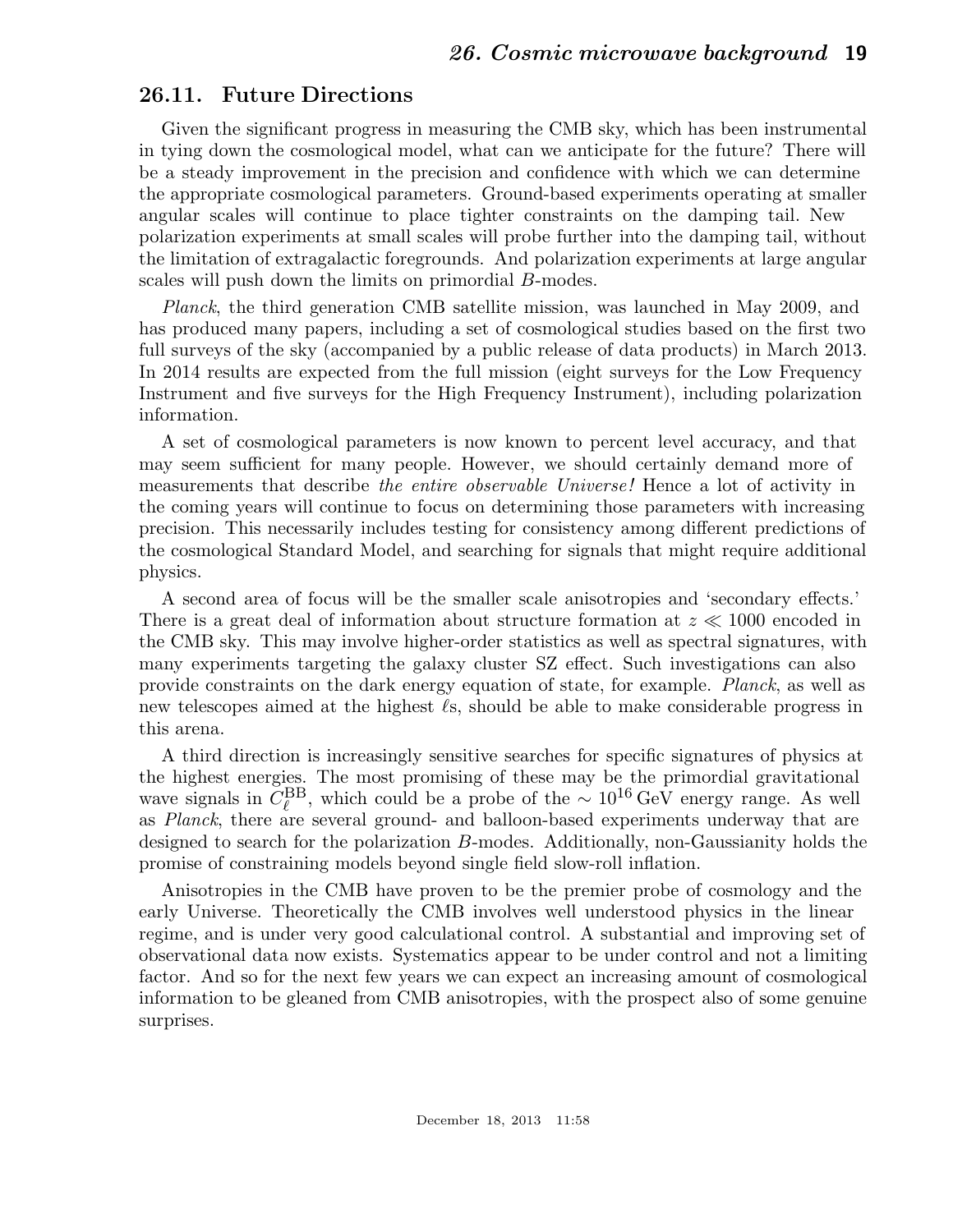### References:

- 1. A.A. Penzias and R. Wilson, Astrophys. J. 142, 419 (1965); R.H. Dicke et al., Astrophys. J. 142, 414 (1965).
- 2. R. Khatri and R.A. Sunyaev, J. Cosmol. Astropart. Phys. in press, arXiv:1303.7212.
- 3. M. White, D. Scott, and J. Silk, Ann. Rev. Astron. & Astrophys. 32, 329 (1994); W. Hu and S. Dodelson, Ann. Rev. Astron. & Astrophys. 40, 171 (2002).
- 4. G.F. Smoot et al., Astrophys. J. 396, L1 (1992).
- 5. C.L. Bennett et al., Astrophys. J. Supp. 148, 1 (2003).
- 6. N. Jarosik et al., Astrophys. J. Supp. 170, 263 (2007).
- 7. G. Hinshaw et al., Astrophys. J. Supp. 180, 225 (2009).
- 8. N. Jarosik et al., Astrophys. J. Supp. 192, 14 (2011).
- 9. G. Hinshaw et al., Astrophys. J. Suppl. in press arXiv:1212.5226.
- 10. Planck Collab. XVI, Astron. & Astrophys. in press, arXiv:1303.5076.
- 11. J.A. Tauber *et al.*, Astron. & Astrophys. **520**, 1 (2010); Planck Collab. I, Astron. & Astrophys. 536, 1 (2011).
- 12. Planck Collab. I, Astron. & Astrophys. in press, arXiv:1303.5062.
- 13. D.S. Swetz *et al.*, Astrophys. J. Supp. **194**, 41 (2011).
- 14. J.E. Carlstron *et al.*, Publ. Astron. Soc. Pacific **123**, 568 (2011).
- 15. D.J. Fixsen, Astrophys. J. 707, 916 (2009).
- 16. J.C. Mather *et al.*, Astrophys. J. **512**, 511 (1999).
- 17. D.J. Fixsen *et al.*, Astrophys. J. **734**, 5 (2011).
- 18. R. Watkins, H.A. Feldman, and M.J. Hudson, MNRAS 392, 743 (2009).
- 19. D.J. Fixsen *et al.*, Astrophys. J. 420, 445 (1994).
- 20. Planck Collab. XXVII, Astron. & Astrophys. in press, arXiv:1303.5087.
- 21. D.J. Fixsen *et al.*, Astrophys. J. 473, 576 (1996); A. Kogut et al., Astrophys. J. 419, 1 (1993).
- 22. S. Seager, D.D. Sasselov, and D. Scott, Astrophys. J. Supp. 128, 407 (2000).
- 23. L. Knox, Phys. Rev. D52, 4307 (1995).
- 24. N. Bartolo *et al.*, Phys. Rep. 402, 103 (2004); E. Komatsu, Class. Quant. Grav. 27,124010(2010); A.P.S. Yadav and B.D. Wandelt, Adv. Astron. 2010, 565248 (2010).
- 25. Planck Collab. XXIV, Astron. & Astrophys. in press, arXiv:1303.5084.
- 26. C.L. Bennett *et al.*, Astrophys. J. Supp. **192**, 17 (2011).
- 27. Planck Collab. XXIII, Astron. & Astrophys. in press, arXiv:1303.5083.
- 28. Planck Collab. XXII, Astron. & Astrophys. in press, arXiv:1303.5082.
- 29. A.R. Liddle and D.H. Lyth, Cosmological Inflation and Large-Scale Structure, Cambridge University Press (2000).
- 30. U. Seljak and M. Zaldarriaga, Astrophys. J. 469, 437 (1996).
- 31. A. Lewis, A. Challinor, and A. Lasenby, Astrophys. J. 538, 473 (2000).
- 32. U. Seljak et al., Phys. Rev. D68, 083507 (2003); C. Howlett et al., J. Cosmol. Astropart. Phys. 04, 027 (2012).
- 33. R.K. Sachs and A.M. Wolfe, Astrophys. J. 147, 73 (1967).
- 34. R. Crittenden and N. Turok, Phys. Rev. Lett. 76, 575 (1996); Planck Collab. XIX, Astron. & Astrophys. in press, arXiv:1303.5079.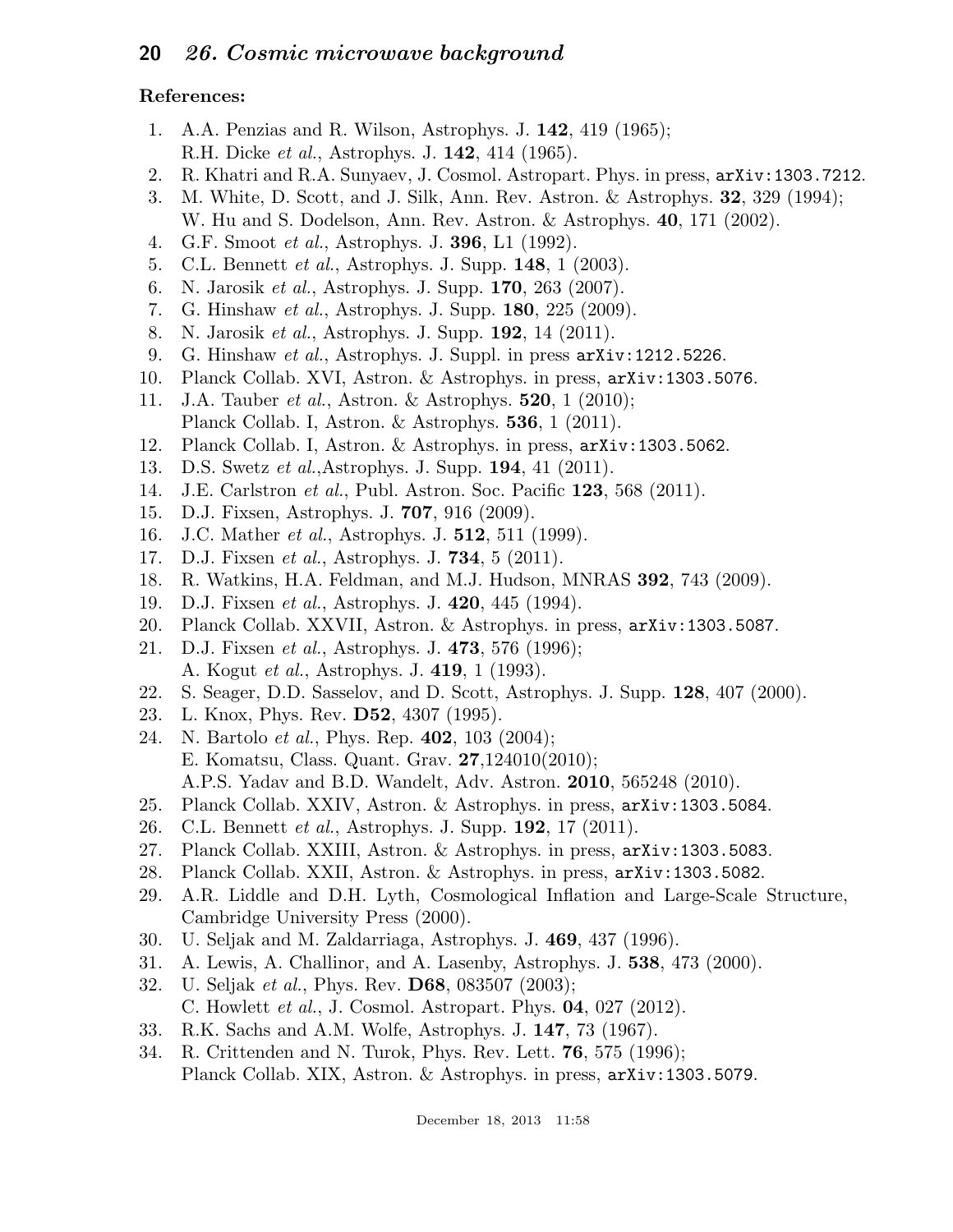- 35. W. Hu et al., Phys. Rev. D59, 023512 (1999).
- 36. P.J.E. Peebles and J.T. Yu, Astrophys. J. 162, 815 (1970); R.A. Sunyaev and Ya.B. Zel'dovich, Astrophys. & Space Sci. 7, 3 (1970).
- 37. D. Scott, J. Silk, and M. White, Science 268, 829 (1995).
- 38. D.J. Eisenstein, New Astron. Rev. 49, 360 (2005); W.J. Percival *et al.*, MNRAS **381**, 1053 (2007).
- 39. W.J. Percival et al., MNRAS 401, 2148 (2010).
- 40. J. Silk, Astrophys. J. 151, 459 (1968).
- 41. M. Zaldarriaga and U. Seljak, Phys. Rev. D58, 023003 (1998); A. Lewis and A. Challinor, Phys. Rep. 429, 1 (2006).
- 42. Planck Collab. XVII, Astron. & Astrophys. in press, arXiv:1303.5077.
- 43. Planck Collab. XV, Astron. & Astrophys. in press, arXiv:1303.5075.
- 44. S. Das et al., Astrophys. J. in press, arXiv:1301.1037.
- 45. R. Keisler *et al.*, Astrophys. J. **743**, 28 (2011); C.L. Reichardt et al., Astrophys. J. 755, 70 (2012); K.T. Story et al., Astrophys. J. in press,  $arXiv:1210.7231$ .
- 46. W. Hu and M. White, New Astron. 2, 323 (1997).
- 47. W. Hu and M. White, Phys. Rev. D56, 596 (1997).
- 48. M. Zaldarriaga and U. Seljak, Phys. Rev. D55, 1830 (1997); M. Kamionkowski, A. Kosowsky, and A. Stebbins, Phys. Rev. D55, 7368 (1997).
- 49. J. Kovac *et al.*, Nature, **420**, 772 (2002).
- 50. D. Larson et al., Astrophys. J. Supp. 192, 16 (2011).
- 51. H.C. Chiang *et al.*, Astrophys. J. **711**, 1123 (2010).
- 52. F. Piacentini et al., Astrophys. J. 647, 833 (2006).
- 53. J.L. Sievers et al., Astrophys. J. 660, 976 (2007).
- 54. E.M. Leitch *et al.*, Astrophys. J. **624**, 10 (2005).
- 55. M.L. Brown *et al.*, Astrophys. J. **705**, 978 (2009).
- 56. E. Komatsu *et al.*, Astrophys. J. Supp. **192**, 18 (2011).
- 57. T.E. Montroy *et al.*, Astrophys. J. **647**, 813 (2006).
- 58. C. Bischoff et al., Astrophys. J. 684, 771 (2008).
- 59. QUIET Collab. Astrophys. J. 760, 145 (2012).
- 60. D. Hanson et al., Astrophys. J. in press,  $arXiv:1307.5830$ .
- 61. Planck Collab. XII, Astron. & Astrophys. in press, arXiv:1303.5072.
- 62. B. Gold et al., Astrophys. J. Supp. 192, 15 (2011).
- 63. N. Aghanim, S. Majumdar, and J. Silk, Rept. Prog. Phys., 71, 066902 (2008); M. Millea et al., Astrophys. J. 746, 4 (2012).
- 64. R.A. Sunyaev and Ya.B. Zel'dovich, Ann. Rev. Astron. Astrophys. 18, 537 (1980); M. Birkinshaw, Phys. Rep. 310, 98 (1999); J.E. Carlstrom, G.P. Holder, and E.D. Reese, Ann. Rev. Astron. & Astrophys. 40, 643 (2002).
- 65. R. Williamson et al., Astrophys. J. 738, 139 (2011); C.L. Reichardt et al., Astrophys. J. 763, 127 (2013).
- 66. T.A. Marriage et al., Astrophys. J. 737, 61 (2011); M. Hasselfield et al., J. Cosm. & Astropart. Phys. 07, 008 (2013).